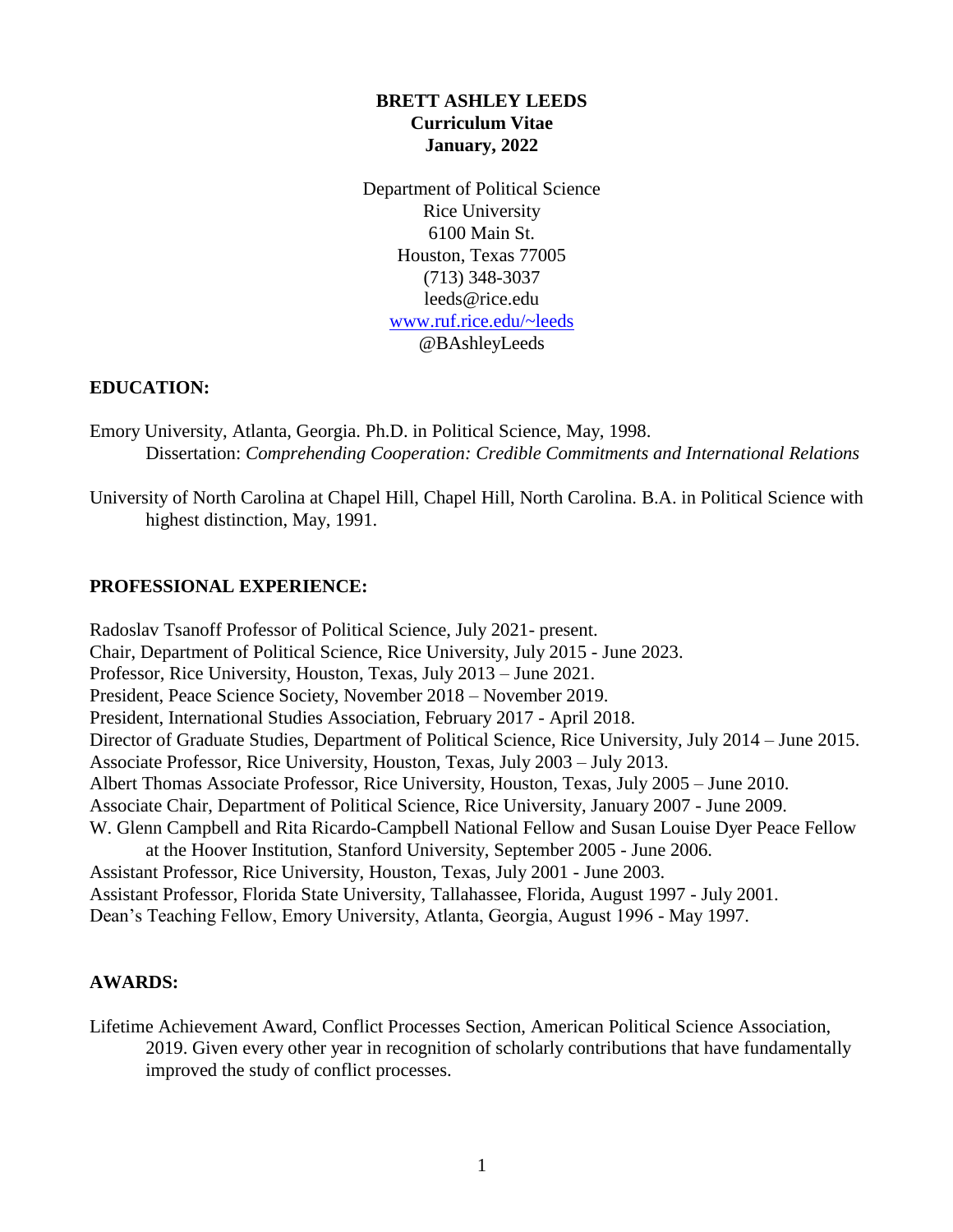- Herman Brown Distinguished Scholar Award, Texas Christian University, 2019. Given annually to a political scientist for outstanding scholarship and contributions to the discipline. The awardee gives the Herman Brown Distinguished Scholar Lecture.
- Rice University Faculty Award for Excellence in Professional Service and Leadership, 2018. Given annually to a faculty member who has made significant contributions to the academic profession or to the wider community (local, national or international) through professional service and leadership.
- Susan Northcutt Award, 2014. Awarded by the Women's Caucus of the International Studies Association to recognize a person who actively works towards recruiting and advancing women and other minorities in the profession, and whose spirit is inclusive, generous and conscientious, while also acknowledging someone who has made significant contributions through service and competence to the field of international studies and to the International Studies Association.
- Karl W. Deutsch Award, 2008. Awarded annually by the International Studies Association to a scholar under age 40, or within ten years of defending his or her dissertation, who is judged to have made, through a body of publications, the most significant contribution to the study of International Relations and Peace Research.
- Charles Duncan Award for Outstanding Academic Achievement, 2007. Awarded by Rice University to recognize a tenure-track or tenured member of the Rice faculty with ten or fewer years of service for outstanding performance in both scholarship and teaching.
- Faculty Teaching/Mentoring Award, 2006. Awarded by the Rice University Graduate Student Association in recognition of demonstrated commitment to graduate education.
- Impact Award, 2004. Awarded by the Rice University Women's Resource Center to individuals who provide service to campus and community that makes a positive impact on women's issues and serve as role models in the empowerment of women.
- Walter Isard Award for the best dissertation in Peace Science, 1996-1998. Awarded by the Peace Science Society.

# **PUBLICATIONS:**

# **Peer Reviewed Monographs:**

Leeds, Brett Ashley and Michaela Mattes. 2022. *Domestic Interests, Democracy, and Foreign Policy Change*. Cambridge University Press, Elements in International Relations Series.

# **Refereed Journal Articles:**

Edry, Jessica, Jesse C. Johnson, and Brett Ashley Leeds. 2021. Threats at Home and Abroad: Interstate War, Civil War, and Alliance Formation. *International Organization* 75 (3): 837-857.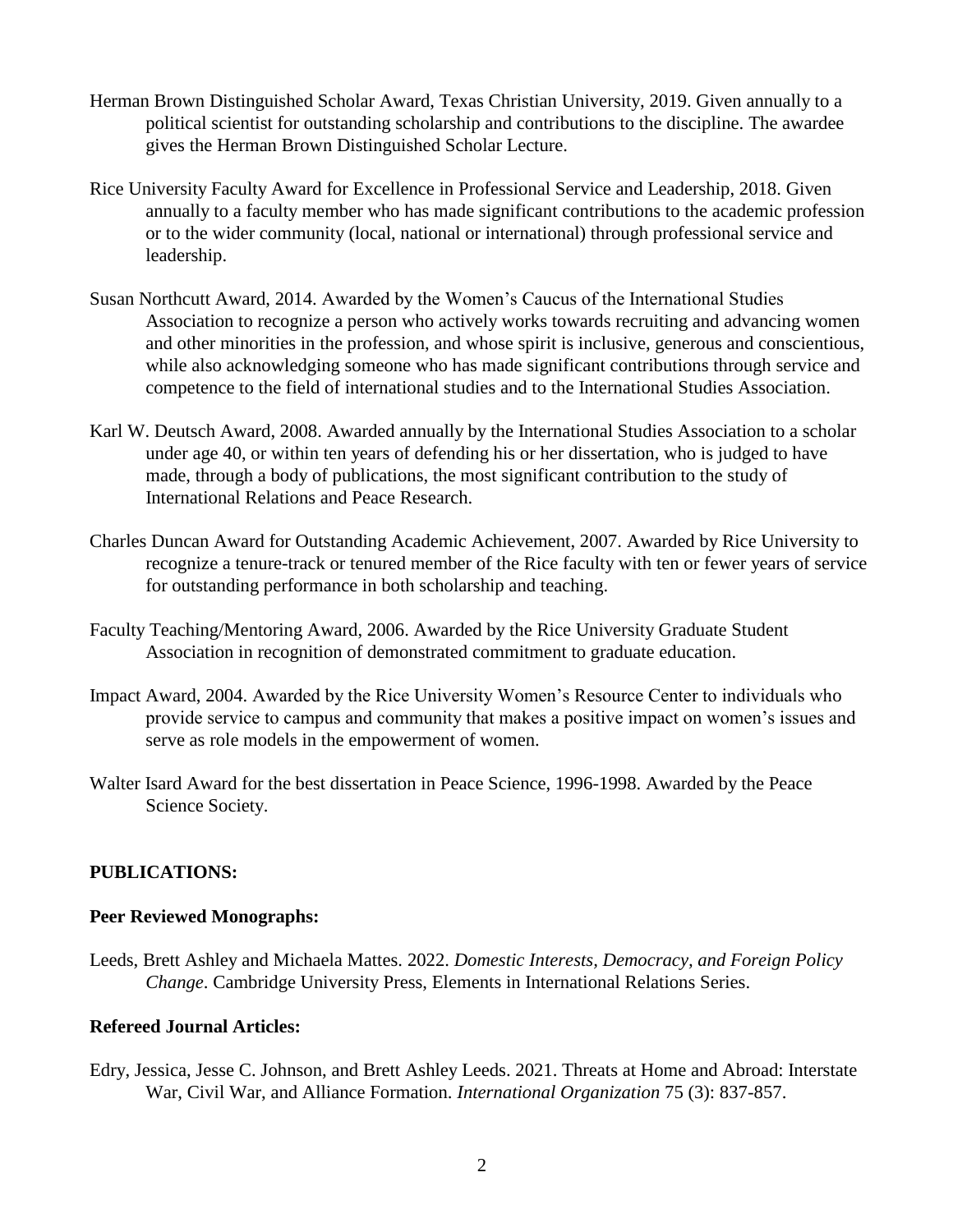- Leeds, Brett Ashley, J.Ann Tickner, Colin Wight, and Jessica De Alba-Ulloa. 2019. Power and Rules in the Profession of International Studies. *International Studies Review* 21 (2): 188-209.
- Leeds, Brett Ashley and Jesse C. Johnson. 2017. Theory, Data, and Deterrence: A Response to Kenwick, Vasquez, and Powers. *Journal of Politics* 79 (1): 335-340.
- Mattes, Michaela, Brett Ashley Leeds, and Naoko Matsumura. 2016. Measuring Change in Source of Leader Support: The CHISOLS Dataset. *Journal of Peace Research* 53 (2): 259-267.
- Chiba, Daina, Jesse C. Johnson, and Brett Ashley Leeds. 2015. Careful Commitments: Democratic States and Alliance Design. *Journal of Politics* 77 (4): 968-982.
- Mattes, Michaela, Brett Ashley Leeds, and Royce Carroll. 2015. Leadership Turnover and Foreign Policy Change: Societal Interests, Domestic Institutions, and Voting in the United Nations. *International Studies Quarterly* 59 (2): 280-290.
- Johnson, Jesse C., Brett Ashley Leeds, and Ahra Wu. 2015. Capability, Credibility, and Extended General Deterrence. *International Interactions* 41(2): 309-336.
- Fang, Songying, Jesse C. Johnson, and Brett Ashley Leeds. 2014. To Concede or To Resist? The Restraining Effect of Military Alliances. *International Organization* 68 (4): 775-809.
- Johnson, Jesse C. and Brett Ashley Leeds. 2011. Defense Pacts: A Prescription for Peace? *Foreign Policy Analysis* 7 (1): 45-65.
- Leeds, Brett Ashley, Michaela Mattes, and Jeremy S. Vogel. 2009. Interests, Institutions, and the Reliability of International Commitments. *American Journal of Political Science* 53 (2): 461- 476.
- Leeds, Brett Ashley and Burcu Savun. 2007. Terminating Alliances: Why do States Abrogate Agreements? *Journal of Politics* 69 (4): 1118-1132.
- Leeds, Brett Ashley and Michaela Mattes. 2007. Alliance Politics During the Cold War: Aberration, New World Order, or Continuation of History? *Conflict Management and Peace Science* 24 (3): 183-199.
- Long, Andrew G. and Brett Ashley Leeds. 2006*.* Trading for Security: Military Alliances and Economic Agreements. *Journal of Peace Research* 43: 433-451.
- Leeds, Brett Ashley and Sezi Anac. 2005. Alliance Institutionalization and Alliance Performance. *International Interactions* 31: 183-202.
- Leeds, Brett Ashley. 2003. Alliance Reliability in Times of War: Explaining State Decisions to Violate Treaties. *International Organization* 57: 801-827.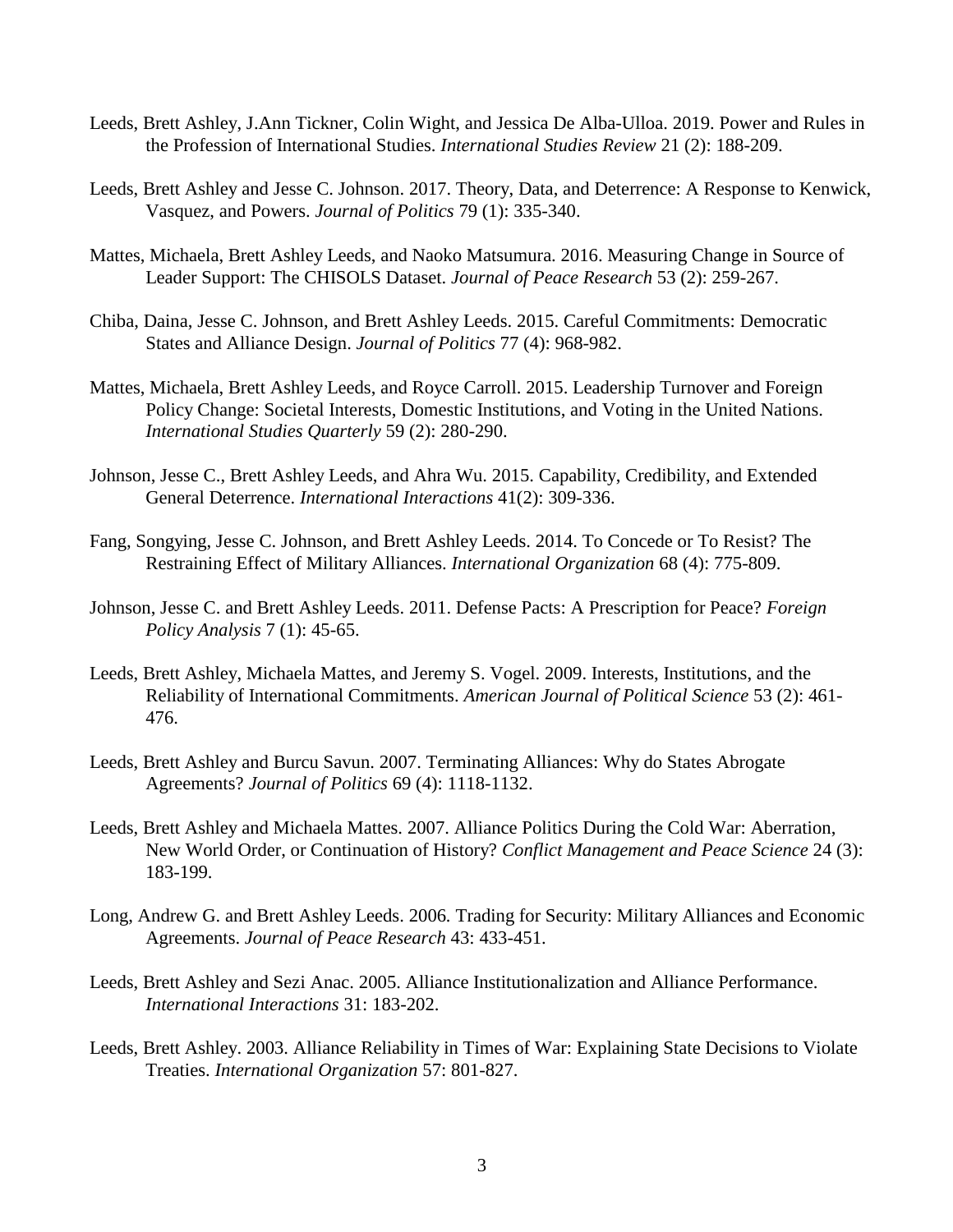- Leeds, Brett Ashley. 2003. Do Alliances Deter Aggression? The Influence of Military Alliances on the Initiation of Militarized Interstate Disputes. *American Journal of Political Science* 47: 427-439.
- Leeds, Brett Ashley, Jeffrey M. Ritter, Sara McLaughlin Mitchell, and Andrew G. Long. 2002. Alliance Treaty Obligations and Provisions, 1815-1944. *International Interactions* 28: 237-260.
- Leeds, Brett Ashley, Andrew G. Long, and Sara McLaughlin Mitchell. 2000. Re-Evaluating Alliance Reliability: Specific Threats, Specific Promises. *Journal of Conflict Resolution* 44: 686-699.

Reprinted in: Simmons, Beth A., ed. 2008. *International Law, Volume VI*. London: Sage Publications, 38-51.

- Leeds, Brett Ashley. 2000. Credible Commitments and International Cooperation: Guaranteeing Contracts Without External Enforcement. *Conflict Management and Peace Science* 18: 49-71.
- Leeds, Brett Ashley. 1999. Domestic Political Institutions, Credible Commitments, and International Cooperation. *American Journal of Political Science* 43: 979-1002.
- Leeds, Brett Ashley and David R. Davis. 1999*.* Beneath the Surface: Regime Type and International Interaction, 1953-78. *Journal of Peace Research* 36: 5-21.
- Leeds, Brett Ashley and David R. Davis. 1997. Domestic Political Vulnerability and International Disputes. *Journal of Conflict Resolution* 41: 814-834.

#### **Book Chapters, Book Reviews, and Other Publications:**

- Kim, TongFi, Brett Ashley Leeds, and Scott Wolford. 2021. Roundtable 12-7 on *Arguing About Alliances: The Art of Agreement in Military-Pact Negotiations*. *H-Diplo/ISSF.*
- Leeds, Brett Ashley*.* 2016. A Brief Reflection on Conversations About Security. *Journal of Global Security Studies* 1 (1): 107-109.
- Leeds, Brett Ashley. 2015. Why Do States Sign Alliances? In *Emerging Trends in the Social and Behavioral Sciences*, Robert Scott and Stephen Kosslyn, eds. Hoboken, NJ: Wiley. DOI: 10.1002/9781118900772.etrds0387
- Leeds, Brett Ashley and T. Clifton Morgan. 2010. Alliances and Arms: The Quest for Security. In *The International Studies Encyclopedia* (12 vols), Robert A. Denemark, ed. Oxford: Wiley-Blackwell, 66-81.

Revised version reprinted in Mitchell, Sara McLaughlin, Paul F. Diehl, and James D. Morrow, eds. 2012. *Guide to the Scientific Study of International Processes*. West Sussex,UK: Wiley-Blackwell, 135-150.

Leeds, Brett Ashley. 2009. Review of *Punishing the Prince: A Theory of Interstate Relations, Political Institutions, and Leader Change* by Fiona McGillivray and Alastair Smith. *Journal of Politics* 71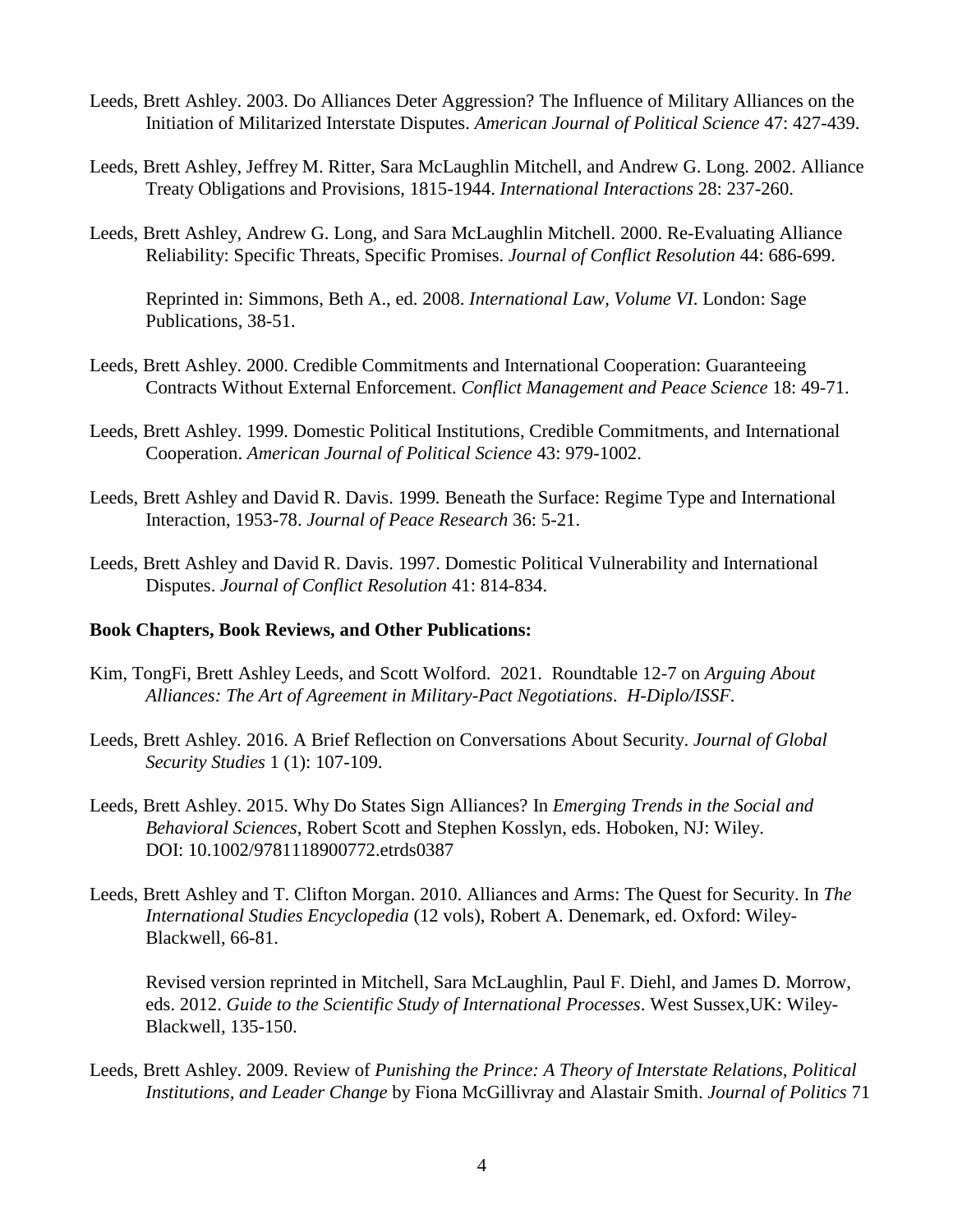(4): 1597-9.

- Leeds, Brett Ashley. 2009. Review of *Warring Friends: Alliance Restraint in International Politics* by Jeremy Pressman. *Perspectives on Politics* 7: 448-9.
- Leeds, Brett Ashley. 2009. The Design and Performance of Regional Institutions. (Review of *Crafting Cooperation: Regional International Institutions in Comparative Perspective edited by Amitav* Acharya and Alastair Iain Johnston.) *International Studies Review* 11: 386-8.
- Leeds, Brett Ashley and Saadia Pekkanen. 2008. Diversity in the International Studies Profession. *International Studies Perspectives* 9 (4): 442-444. (Also served as co-editor of forum.)
- Leeds, Brett Ashley. 2006. Review of *Defensive Internationalism: Providing Public Goods in an Uncertain World* by Davis B. Bobrow and Mark A. Boyer. *Perspectives on Politics* 4: 221.
- Leeds, Brett Ashley. 2005. Alliances and the Expansion and Escalation of Militarized Interstate Disputes. In *New Directions for International Relations*, Alex Mintz and Bruce Russett, eds. Lanham, MD: Lexington Books, 117-134.

Reprinted in: Mitchell, Sara B. McLaughlin and John A. Vasquez, eds. 2013. *Conflict, War and Peace: An Introduction to Scientific Research.* CQ Press.

# **DATASETS:**

Change in Source of Leader Support (CHISOLS) (with Michaela Mattes), available at<www.chisols.org>

Alliance Treaty Obligations and Provisions (ATOP), available at <www.atopdata.org>

# **FELLOWSHIPS AND GRANTS:**

- National Science Foundation, 2009-2013. SES 0921830: "Collaborative Research: Interests, Institutions, and Foreign Policy Change." \$234,516 to Rice, and \$154,565 to Vanderbilt University (Michaela Mattes, collaborator).
- W. Glenn Campbell and Rita Ricardo-Campbell National Fellow and Susan Louise Dyer Peace Fellow at the Hoover Institution, Stanford University, 2005-2006.
- National Science Foundation, 2002-2004. \$6000 Research Experience for Undergraduates supplementary award associated with "Alliance Treaty Obligations and Provisions: Designing Reliable International Agreements."
- National Science Foundation, 2001-2004. SES 0095983: "Alliance Treaty Obligations and Provisions: Designing Reliable International Agreements." \$128,119 to Rice.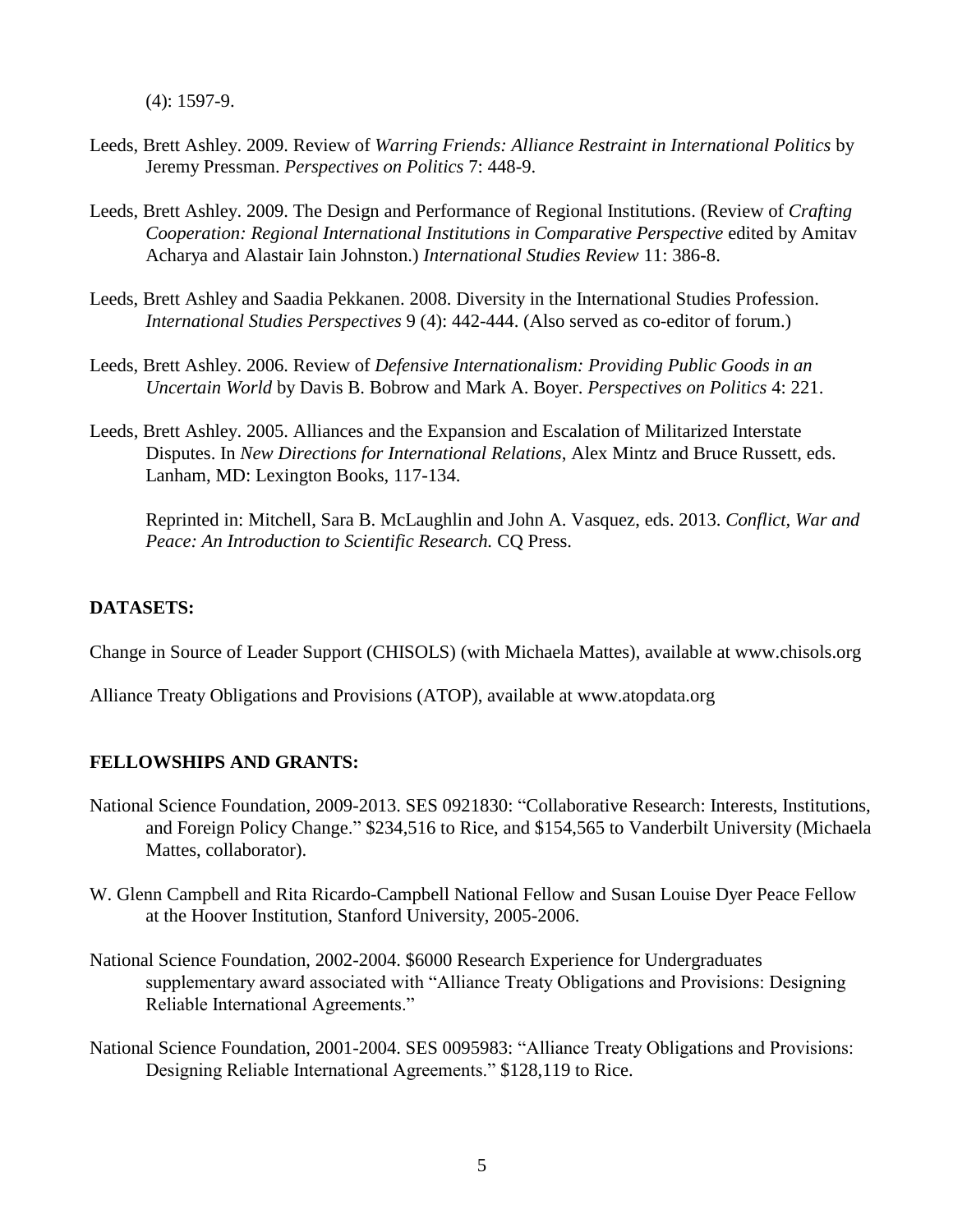Florida State University Committee on Faculty Research Support Summer Research Grant, 2000. \$8000 to study "The Politics of Military Alliances: Designing Institutions for Security Cooperation."

## **CONFERENCE PARTICIPATION:**

#### **Keynote Addresses:**

- Presidential Address, "Military Alliances in the Age of Trump." Annual Meeting of the Peace Science Society, Manhattan, KS, November 8-9, 2019.
- "Diversity in the International Studies Profession." Texas Triangle IR Conference, Fredericksburg, TX, January 26-27, 2019.
- "Interests, Institutions, and Foreign Policy Change." Annual Meeting of ISA-West, Pasadena, CA, September 23-24, 2017; Annual Meeting of ISA-South, Orlando, FL, October 20-21, 2017, and Annual Meeting of ISA-Midwest, St. Louis, MO, November 17-19, 2017.
- "Diversity in the International Studies Profession." Annual Meeting of ISSS-ISAC, Washington, DC, October 13-14, 2017 and Annual Meeting of ISA-Northeast, Providence, RI, November 3-4, 2017.
- Presidential Address, "'Scraps of Paper': Treaties in International Politics." Annual Meeting of the International Studies Association, Baltimore, MD, February 22-25, 2017.

Featured Senior Scholar, Visions in Methodology, University of California-Davis, May 16-18, 2016.

Featured Senior Scholar, Journeys in World Politics Conference, University of Iowa, March 9-11, 2006.

### **Papers Presented:**

- *Why do Democracies Have More Stable Foreign Policies?* (with Michaela Mattes). Presented at the Annual Meeting of the American Political Science Association, Washington, DC, August 28- September 1, 2019.
- *Call Me If You Need Me? How the Risk of Civil War Influences Alliance Politics*. (with Jessica Edry and Jesse Johnson). Presented at the Annual Meeting of the International Studies Association, Toronto, Canada, March 27-30, 2019.
- *Interests, Institutions, and Foreign Policy Change.* (with Michaela Mattes). Presented at the joint ISA-FLACSO International Conference, Quito, Ecuador, July 25-27, 2018, the Annual Meeting of the American Political Science Association, Philadelphia, PA, September 1-4, 2016, and at the Annual Meeting of the International Studies Association, New Orleans, LA, February 18-21, 2015.

*Domestic Politics and the Termination of Economic Sanctions* (with Michaela Mattes). Presented at the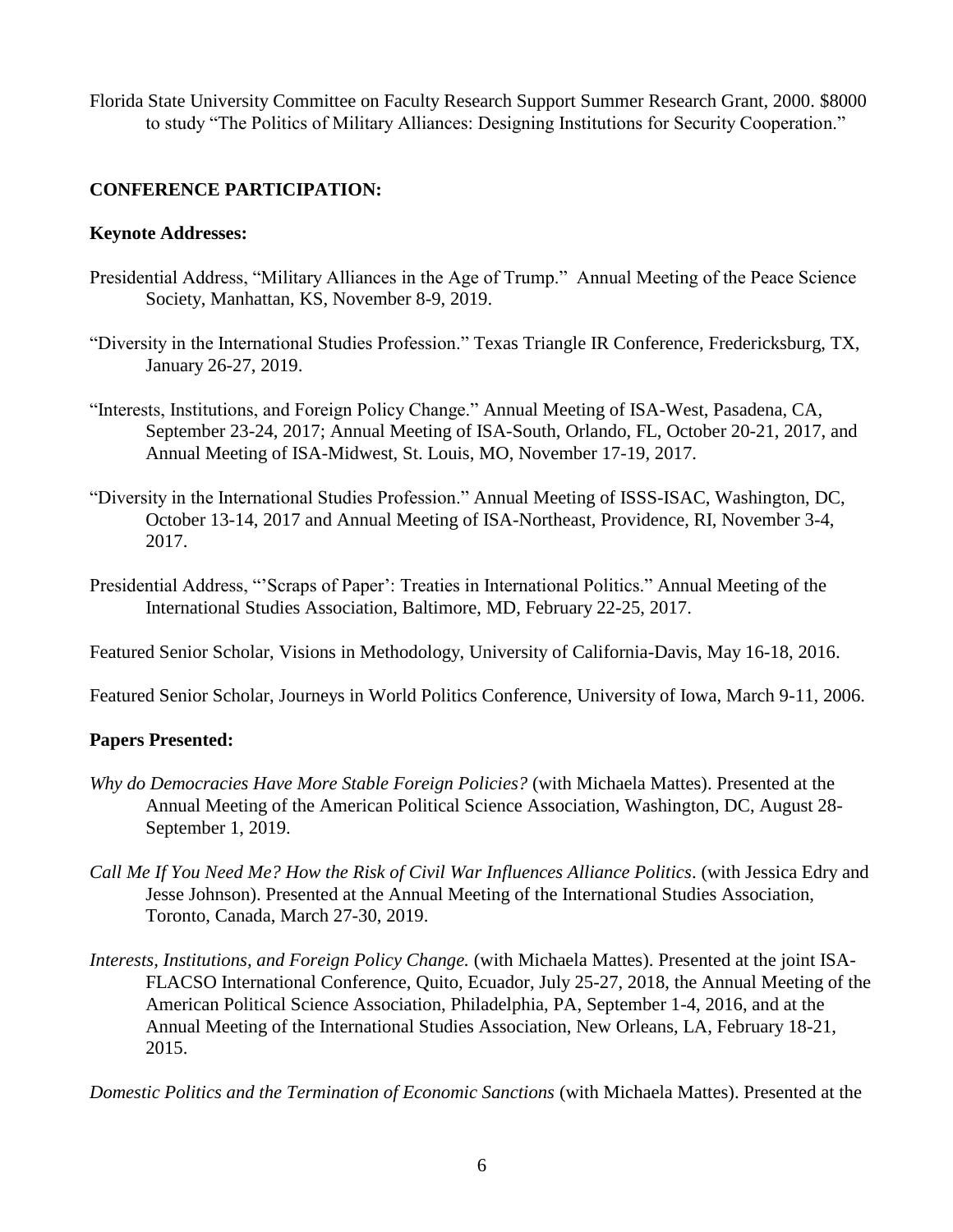ISSS-ISAC Joint Annual Conference, Springfield, MA, October 8-10, 2015 and at the Annual Meeting of the American Political Science Association, San Francisco, CA, September 3-6, 2015.

- *Careful Commitments: Democratic States and Alliance Design.* (with Daina Chiba and Jesse C. Johnson). Presented at the Annual Meeting of the Midwest Political Science Association, Chicago, IL, April 11-14, 2013 and at the Annual Meeting of the Peace Science Society, Knoxville, TN, October 25-26, 2013.
- *Domestic Political Interests, Leadership Change, and International Cooperation.* (with Naoko Matsumura). Presented at the Annual Meeting of the International Studies Association, San Francisco, CA, April 2-5, 2013.
- *Leadership Turnover and Foreign Policy Change: Societal Interests, Domestic Institutions, and Voting in the United Nations.* (with Royce Carroll and Michaela Mattes). Presented at the Annual Meeting of the Peace Science Society, Savannah, GA, October 26-27, 2012 and at the Annual Meeting of the American Political Science Association, Washington DC, September 2-5, 2010.
- *Capability, Credibility, and Extended General Deterrence* (with Jesse C. Johnson and Ahra Wu). Presented at the Annual Meeting of the American Political Science Association, New Orleans, LA, August 30-September 2, 2012.
- *To Concede or To Resist? The Restraining Effect of Military Alliances* (with Songying Fang and Jesse C. Johnson). Presented at the Annual Meeting of the American Political Science Association, Seattle, WA, September 1-4, 2011 and the Annual Meeting of the International Studies Association, San Diego, CA, April 1-4, 2012.
- *Leadership Turnover and Foreign Policy Change: Societal Interests, Domestic Institutions, and Voting in the United Nations.* (with Royce Carroll and Michaela Mattes). Presented at the Annual Meeting of the American Political Science Association, Washington DC, September 2-5, 2010.
- *Defense Pacts: A Prescription for Peace?* (with Jesse C. Johnson). Presented at the Annual Meeting of the International Studies Association, New Orleans, Louisiana, February 17-20, 2010 and the Annual Meeting of the Peace Science Society, Chapel Hill, North Carolina, November 20-22, 2009.
- *Institutions, Leadership Change, and Foreign Policy Consistency: The Reliability of Democratic Commitments* (with Michaela Mattes and Jeremy S. Vogel). Presented at the Annual Meeting of the International Studies Association, San Francisco, California, March 26-29, 2008 and the Annual Meeting of the International Studies Association, Chicago, Illinois, February 28-March 3, 2007.
- *Premature Alliance Termination: Explaining Decisions to Abrogate or Renegotiate Existing Alliances*  (with Burcu Savun). Presented at the Shambaugh Conference entitled "Building Synergies: Institutions and Cooperation in World Politics", University of Iowa, October 12-14, 2006.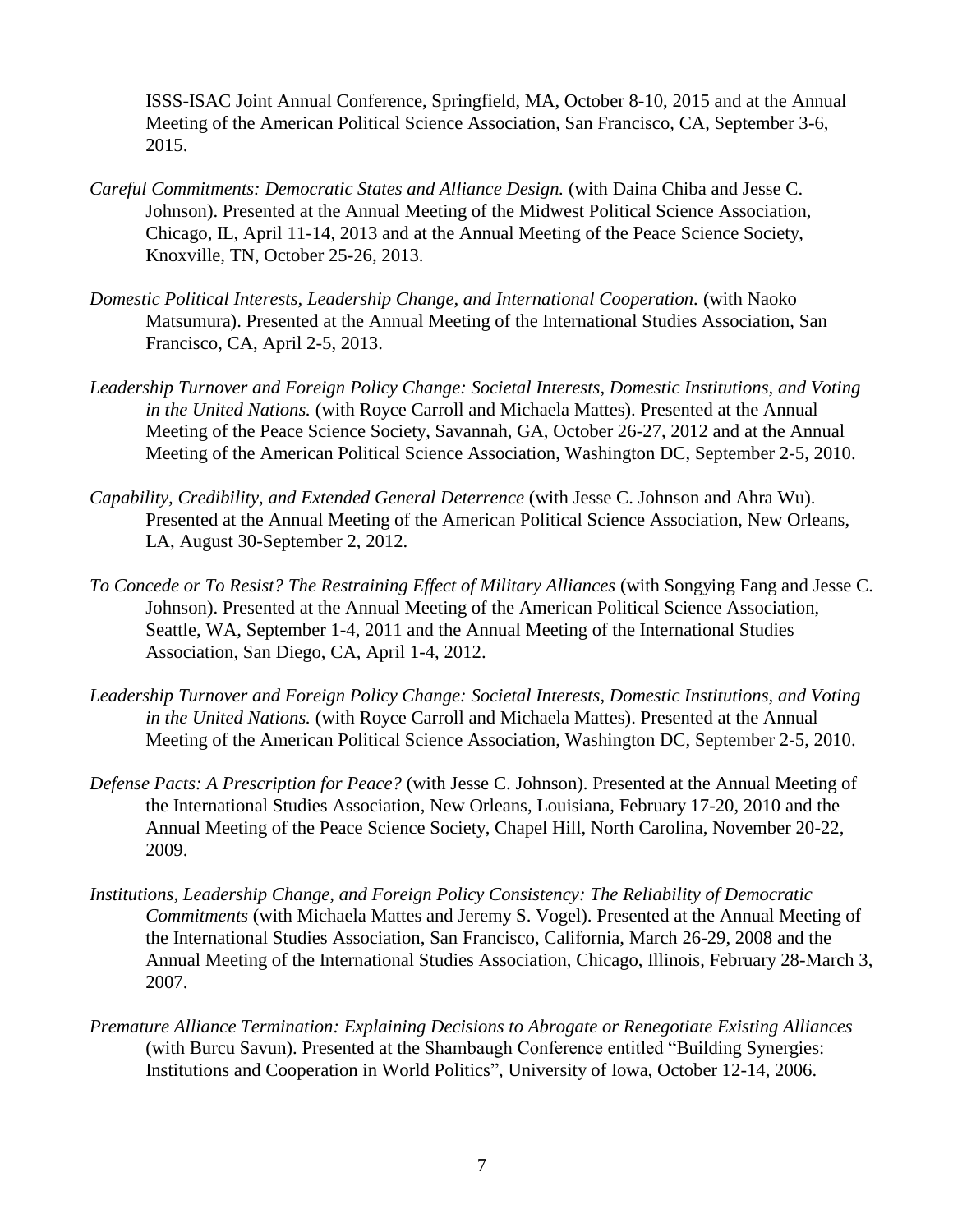- *Institutions, Leadership Change, and Foreign Policy Consistency* (with Michaela Mattes and Jeremy S. Vogel). Presented at the Annual Meeting of the Peace Science Society, Iowa City, Iowa, November 4-6, 2005 and at the Annual Meeting of the American Political Science Association, Washington DC, September 1-4, 2005.
- *Alliance Politics During the Cold War: Aberration, New World Order, or Continuation of History?*  (with Michaela Mattes). Presented at the Annual Meeting of the Midwest Political Science Association, Chicago, Illinois, April 7-10, 2005, the Jan Tinbergen Peace Science Conference, Amsterdam, The Netherlands, June 27-29, 2005, and the Annual Meeting of the American Political Science Association, Philadelphia, Pennsylvania, August 31-September 3, 2006.
- *The Way We Were: Explaining Decisions to Terminate Alliances* (with Burcu Savun). Presented at the Annual Meeting of the Midwest Political Science Association, Chicago, IL, April 15-18, 2004.
- *Alliance Institutionalization and Alliance Performance* (with Sezi Anac). Presented at the Annual Meeting of the International Studies Association, Montreal, Quebec, Canada, March 17-21, 2004.
- *You Can Count on Me? Democracy and Alliance Reliability* (with Jennifer Gigliotti-Labay). Presented at the Annual Meeting of the American Political Science Association, Philadelphia, Pennsylvania, August 28-August 31, 2003.
- *Alliances and the Escalation, Expansion, and Outcome of Militarized Interstate Disputes*. Presented at the Annual Meeting of the Peace Science Society, Tucson, Arizona, November 1-3, 2002 and the Annual Meeting of the American Political Science Association, Boston, Massachusetts, August 29-September 1, 2002.
- *Alliance Reliability in Times of War: Explaining State Decisions to Violate Treaties.* Presented at the Annual Meeting of the Midwest Political Science Association, Chicago, Illinois, April 25-28, 2002 and at the Annual Meeting of the International Studies Association, New Orleans, Louisiana, March 24-27, 2002.
- *The Price of Security: Military Alliances and Trade Agreements* (with Andrew G. Long). Presented at the Annual Meeting of the Peace Science Society, Atlanta, Georgia, October 26-28, 2001 and at the Annual Meeting of the American Political Science Association, San Francisco, California, August 30-September 2, 2001.
- *Do Alliances Deter Aggression? The Influence of Military Alliances on the Initiation of Militarized Disputes*. Presented at the Annual Meeting of the Peace Science Society, Atlanta, Georgia, October 26-28, 2001, the Annual Meeting of the American Political Science Association, San Francisco, California, August 30-September 2, 2001, and the Annual Meeting of the Midwest Political Science Association, Chicago, Illinois, April 19-21, 2001.
- *Promises, Promises: Explaining Alliance Reliability and Violation. Presented at the Annual Meeting of* the American Political Science Association, Washington, DC, August 31- September 3, 2000.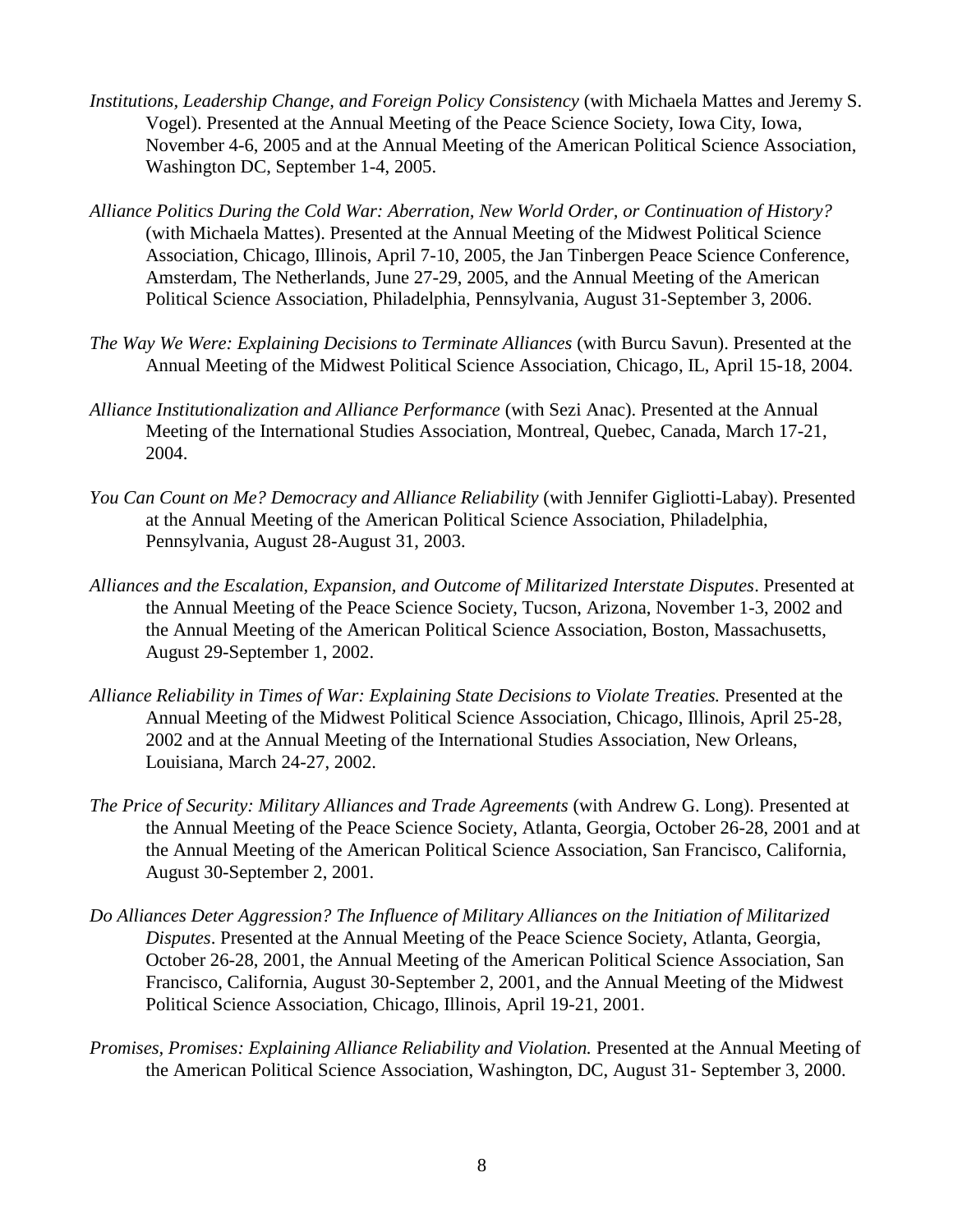- *Re-Evaluating Alliance Reliability: Specific Threats, Specific Promises* (with Andrew G. Long and Annual Meeting of the American Political Science Association, Washington, DC, August 28- September 1, 2019.Sara McLaughlin Mitchell). Presented at the Annual Meeting of the Peace Science Society, Ann Arbor, Michigan, October 8-10, 1999.
- *Contracting and Commitment: The Design of Military Alliances.* Presented at the Annual Meeting of the American Political Science Association, Atlanta, Georgia, September 2-5, 1999.
- *The Institutionalization of Cooperative Security Arrangements: Contracting and Commitment.*  Presented at the Annual Meeting of the American Political Science Association, Boston, Massachusetts, September 3-6, 1998 and at the Annual Meeting of the Peace Science Society (International), East Brunswick, New Jersey, October 16-18, 1998.
- *Raise, Call, or Fold? Decision Making in International Crises* (with David R. Davis). Presented at the Annual Meeting of the International Studies Association, Minneapolis, Minnesota, March 18- 21, 1998.
- *Let's Make a Deal: Promises and Guarantees in International Relations*. Presented at the Annual Meeting of the American Political Science Association, Washington, DC, August 28-31, 1997 and at the Annual Meeting of the International Studies Association, Toronto, Canada, March 18-23, 1997.
- *Credible Commitments, Contracting, and International Cooperation.* Presented at the Annual Meeting of the Peace Science Society (International), Houston, Texas, October 25-27, 1996.
- *Opposites Don't Attract: The Synergy of Similar Structures.* (with David R. Davis) Presented at the Annual Meeting of the American Political Science Association, San Francisco, California, August 29-September 1, 1996.
- *Beyond the Democratic Peace: Domestic Political Structure, Credible Commitments, and International Relations*. Presented at the Annual Meeting of the International Studies Association, San Diego, California, April 16-20, 1996.
- *Consequences of Constraint: Foreign Policy Makers and the Use of Force*. (with David R. Davis) Presented at the Annual Meeting of the International Studies Association, San Diego, California, April 16-20, 1996. (Revised version published as "Domestic Political Vulnerability and International Disputes.")
- *Combat or Conciliation? Executive Constraint and the Use of Force*. (with David R. Davis) Presented at the Annual Meeting of the Peace Science Society (International), Columbus, Ohio, October 13-15, 1995.
- *Unraveling the Democratic Peace: Regime Type and International Interactions, 1953-1978*. (with David R. Davis) Presented at the Annual Meeting of the International Studies Association, Chicago, Illinois, February 22-25, 1995. (Revised version published as "Beneath the Surface: Regime Type and International Interaction, 1953-1978.")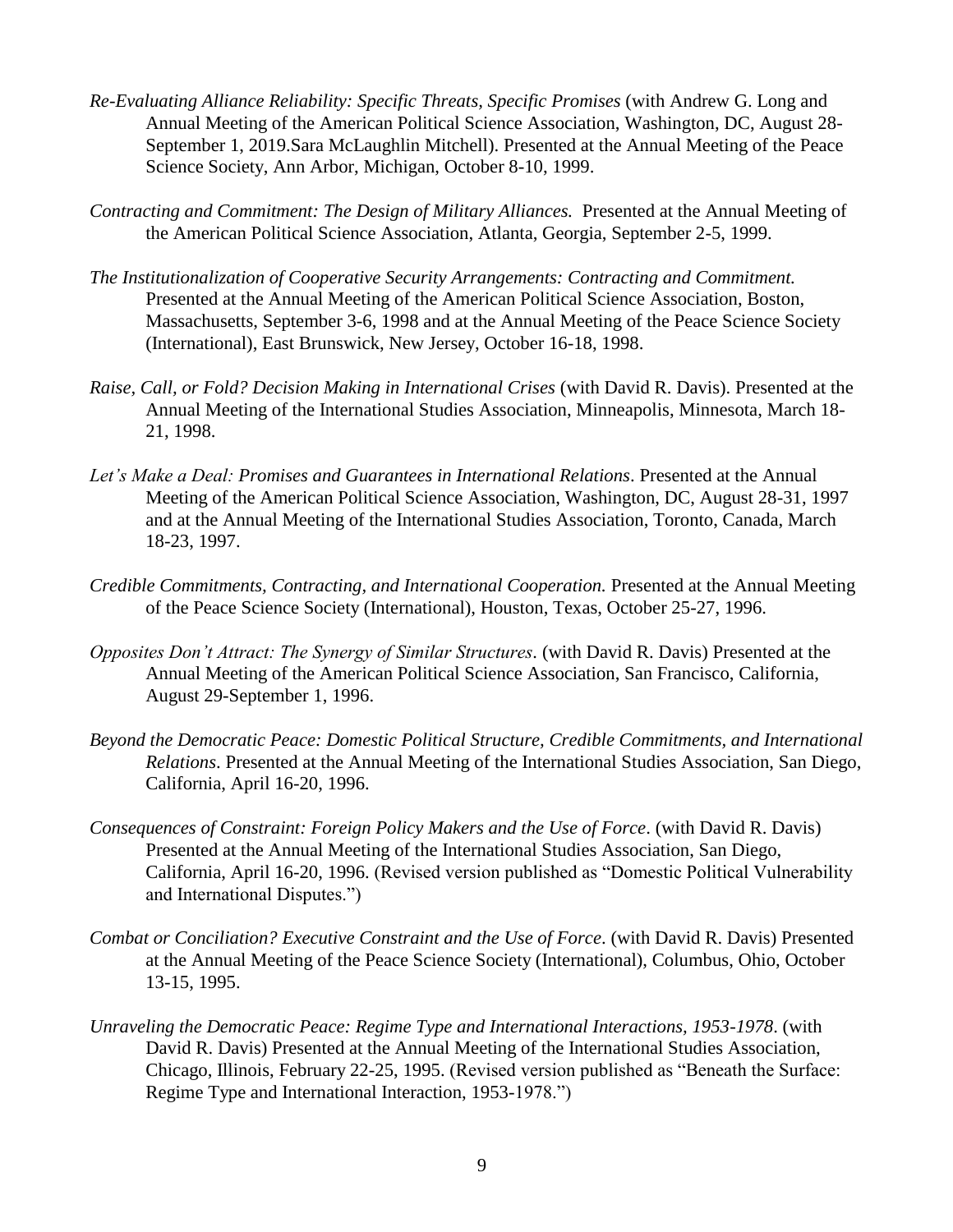#### **Other Conference Participation:**

- Triangulating for Progress." Annual Meeting of the International Studies Association, virtual, Roundtable Participant, "Attention to Diversity & Inclusion Issues in International Affairs Education: April 6-9, 2021.
- Panel Chair, "Women's Excellence in Research." Annual Meeting of the International Studies Association, virtual, April 6-9, 2021.
- Roundtable Participant, "Subversive Statecraft: The International Politics of Weak Statehood." Annual Meeting of the American Political Science Association, virtual, September 9-13, 2020.
- Roundtable Participant. "Peer to Peer Pedagogical Partnerships (P4): Bringing Political Science Research to Life for Undergraduate Students." Annual Meeting of the American Political Science Association, Washington, DC, August 28-September 1, 2019.
- Roundtable Participant. "Leveraging Diversity & Inclusion in Diplomacy & Development Next Steps." Annual Meeting of the American Political Science Association, Washington, DC, August 28-September 1, 2019.
- Panel Chair. "How Contentious Domestic Politics Shape Foreign Policy." Annual Meeting of the American Political Science Association, Washington, DC, August 28-September 1, 2019.
- Roundtable Participant. "Should We Stop Studying Interstate War?" Annual Meeting of the International Studies Association, Toronto, Canada, March 27-30, 2019.
- Roundtable Participant. "In Honor of ISSS Distinguished Scholar Etel Solingen." Annual Meeting of the International Studies Association, Toronto, Canada, March 27-30, 2019.
- Roundtable Participant. "Diversity in Security Studies." Annual Meeting of the International Studies Association, Toronto, Canada, March 27-30, 2019.
- Roundtable Participant. "Strategies to Promote Diversity and Inclusion: From Mentoring Students to Promoting Peers." Annual Meeting of the International Studies Association, Toronto, Canada, March 27-30, 2019.
- Panel Chair and Discussant, "Peace, Justice and Truth: Mediating between Accountability and Reconciliation in Processes of Transitional Justice", ISA-FLACSO International Conference, Quito, Ecuador, July 25-27, 2018
- Moderator, "Sapphire Series Panel: Power and Rules in the Profession of International Studies." Annual Meeting of the International Studies Association, San Francisco, CA, April 4-7, 2018.
- Roundtable Participant, "Welcome to the ISA." Annual Meeting of the International Studies Association, San Francisco, CA, April 4-7, 2018.

Chair and Discussant, "Emerging Scholars Forum: International Conflict and Interactions." Annual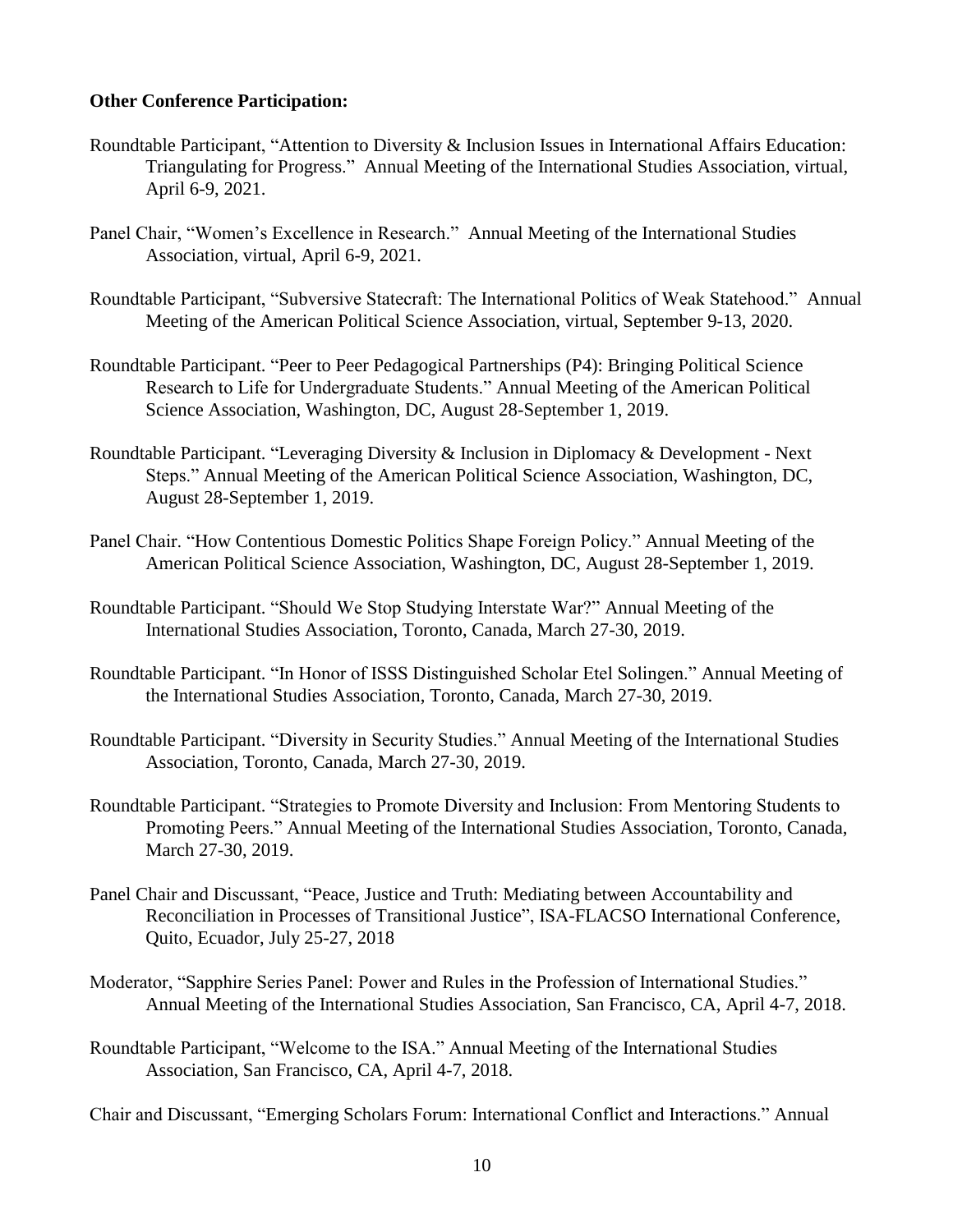Meeting of ISA-Midwest, St. Louis, MO, November 17-19, 2017.

- Roundtable Participant, "Best Book Award Winner: *The Puzzle of Peace*." Annual Meeting of ISA-Midwest, St. Louis, MO, November 17-19, 2017.
- Roundtable Participant, "Success in Academic Careers." Annual Meeting of ISA-Midwest, St. Louis, MO, November 17-19, 2017.
- Chair, "Northeast Scholars Circle: Honoring Jennifer K. Lobasz." Annual Meeting of ISA-Northeast, Providence, RI, November 3-4, 2017.
- Mentor, "ISA-Northeast Pedagogy Workshop." Annual Meeting of ISA-Northeast, Providence, RI, November 3-4, 2017.
- Chair and Discussant, "Emerging Scholars Forum." Annual Meeting of ISA-West, Pasadena, CA, September 23-24, 2017.
- Roundtable Participant, "Welcome to the ISA." Annual Meeting of the International Studies Association, Baltimore, MD, February 22-25, 2017.
- Discussant, "Coalitions and Alliances." Annual Meeting of the American Political Science Association, Philadelphia, PA, September 1-4, 2016.
- Roundtable Participant, "Sapphire Series: Explaining Peace: The Assumptions, Logic, and Construction of Peace Theory." Annual Meeting of the International Studies Association, Atlanta, GA, March 16-19, 2016.
- Discussant, "Elections, Leadership, and International Conflict." Annual Meeting of the International Studies Association, Atlanta, GA, March 16-19, 2016.
- Roundtable Participant, "Roundtable on Women and Academic Life." ISA-Midwest Annual Conference, St. Louis, MO, November 20-22, 2015.
- Roundtable Participant, "Roundtable for Quincy Wright Award Recipient Sara Mitchell." ISA-Midwest Annual Conference, St. Louis, MO, November 20-22, 2015.
- Panel Chair and Discussant, "Predicting and Managing Civil Wars and Rebellions." ISSS-ISAC Joint Annual Conference, Springfield, MA, October 8-10, 2015.
- Panel Chair, "NGOs in International Cooperation." Annual Meeting of the American Political Science Association, San Francisco, CA, September 3-6, 2015.
- Roundtable Participant, "34 Ways to Say International Relations: The Teaching, Research, and International Policy Project's 2014 Worldwide Faculty Survey." Annual Meeting of the International Studies Association, New Orleans, LA, Febbruary 18-21, 2015.

Roundtable Participant, "The Future of Academic Associations." Annual Meeting of the International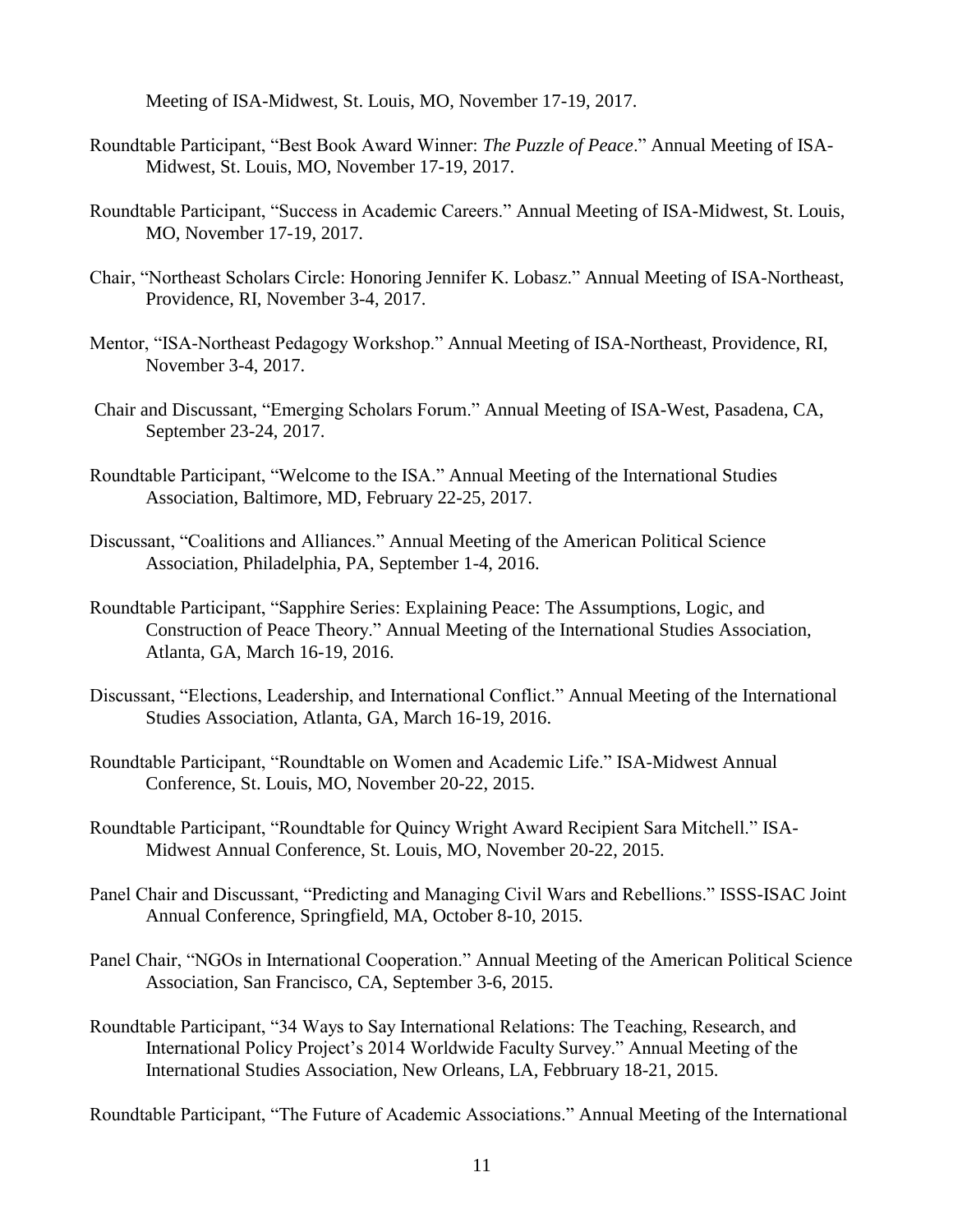Studies Association, New Orleans, LA, Febbruary 18-21, 2015.

- Roundtable Participant, "Professional Development Café: Gender/Family Issues and Academia." Annual Meeting of the International Studies Association, New Orleans, LA, Febbruary 18-21, 2015.
- Roundtable Participant, "How to be a Good Mentee." Annual Meeting of the American Political Science Association, Washington DC, August 28-31, 2014.
- Panel Chair, "New Directions in Alliance Politics." Annual Meeting of the American Political Science Association, Washington DC, August 28-31, 2014.
- Panel Chair and Discussant, "Alliances & Coalitions: Coordination and Commitment." Annual Meeting of the International Studies Association, San Francisco, CA, April 3-6, 2013.
- Roundtable Participant, "Building a Career in a Gendered Discipline: Advice on Publication and Tenure." Annual Meeting of the International Studies Association, San Francisco, CA, April 3- 6, 2013.
- Discussant, "East Asian Security" (Junior Scholar Symposium) Annual Meeting of the International Studies Association, San Francisco, CA, April 3-6, 2013.
- Discussant, Scientific Study of International Processes Poster Session, Annual Meeting of the International Studies Association, San Francisco, CA, April 3-6, 2013.
- Panel Chair and Discussant, "Audience Costs." Annual Meeting of the American Political Science Association, New Orleans, LA, August 30-September 2, 2012.
- Panel Chair, "Current Directions in Alliance Research." Annual Meeting of the American Political Science Association, New Orleans, LA, August 30-September 2, 2012.
- Panel Discussant. "Interstate Coalitions: Conflict With Cooperation in the International System." Annual Meeting of the American Political Science Association, Seattle, WA, September 1-4, 2011.
- Panel Chair and Discussant, "Contemporary Coalition Warfare." Annual Meeting of the International Studies Association, New Orleans, LA, February 17-20, 2010.
- Panel Chair and Discussant, "Data and Measurement in International Conflict." Annual Meeting of the International Studies Association, New York, NY, February 15-18, 2009.
- Panel Discussant, "Bias and Neutrality in International and Civil Conflicts." Annual Meeting of the International Studies Association, New York, NY, February 15-18, 2009.
- Panel Chair, "International Treaties and Credible Commitments in International Relations." Annual Meeting of the International Studies Association, San Francisco, CA, March 26-29, 2008.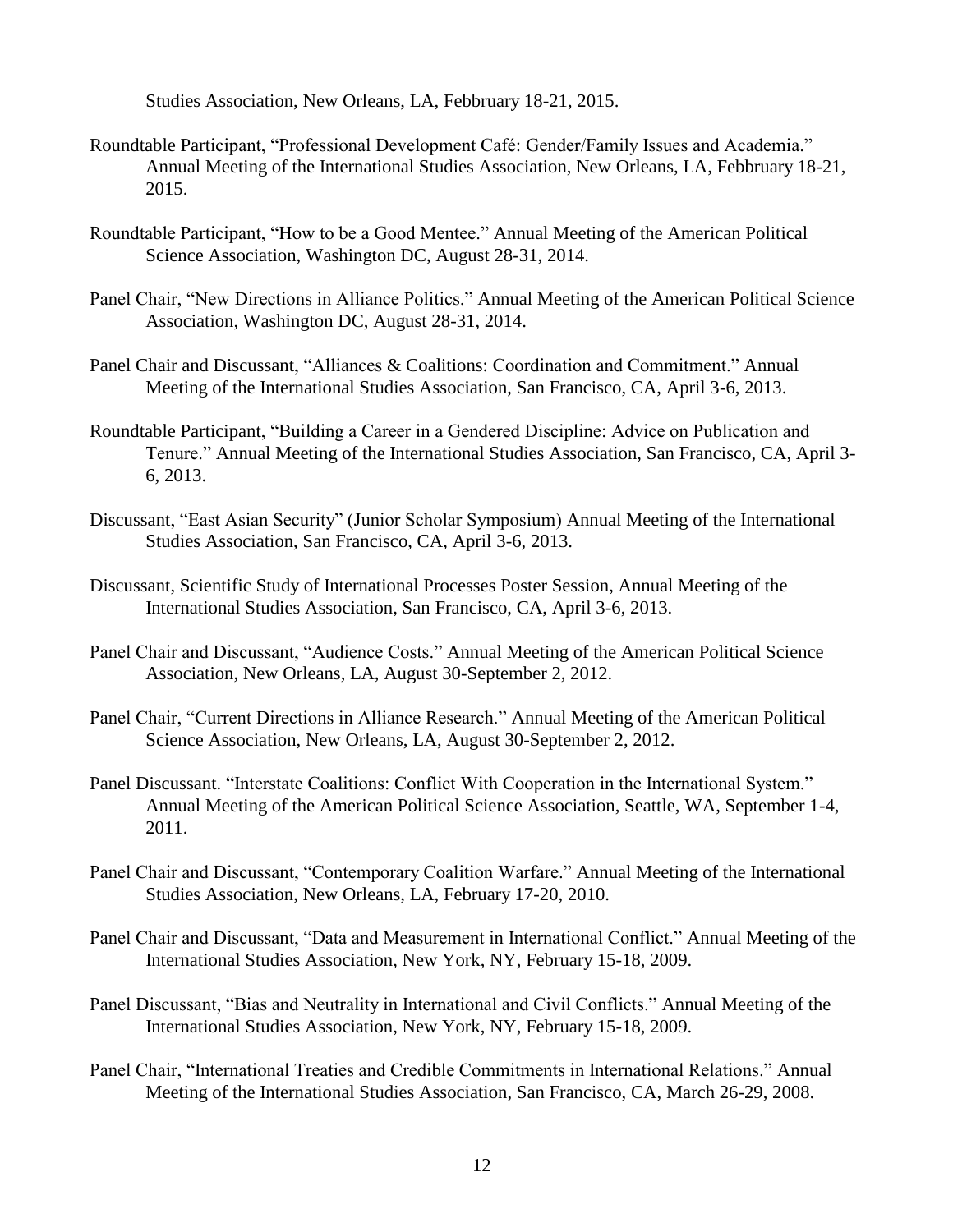- Panel Chair and Discussant, "Domestic Politics and Compliance with International Agreements." Annual Meeting of the American Political Science Association, Chicago, Illinois, August 30- September 2, 2007.
- Panel Discussant, "IGO's as Observers, Mediators, or Even Instigators." Annual Meeting of the International Studies Association, Chicago, Illinois, February 28-March 3, 2007.
- Panel Chair, "Experiences of People of Color in the International Studies Classroom." Annual Meeting of the International Studies Association, Chicago, IL, February 28-March 3, 2007.
- Panel Chair and Discussant, "New Historical Data on Armed Conflict." Annual Meeting of the American Political Science Association, Philadelphia, PA, August 31-September 3, 2006
- Panel Chair and Discussant, "Designing Security Institutions." Annual Meeting of the Midwest Political Science Association, Chicago, Illinois, April 20-24, 2006.
- Panel Chair and Discussant, "Theorizing the Politics of Coalitions." Annual Meeting of the International Studies Association, San Diego, California, March 22-25, 2006.
- Panel Discussant, "The Mouse that Roared: Domestic Politics and the Use of Force." Annual Meeting of the International Studies Association, San Diego, California, March 22-25, 2006.
- Panelist, "Women's Organizations Within ISA." Annual Meeting of the International Studies Association, San Diego, California, March 22-25, 2006.
- Panelist, "The Status of Women in ISA." Annual Meeting of the International Studies Association, San Diego, California, March 22-25, 2006.
- Panel Chair and Discussant, "Analysis of International Treaties: Major Research Projects." Annual Meeting of the American Political Science Association, Washington, DC, September 1-4, 2005.
- Panel Chair and Discussant, "Models of Conflict and War." Annual Meeting of the Midwest Political Science Association, Chicago, Illinois, April 7-10, 2005.
- Panel Chair and Discussant, "Strategies for Modern War." Annual Meeting of the Midwest Political Science Association, Chicago, Illinois, April 7-10, 2005.
- Panel Discussant, "Evaluating the Durability of Peaceful Conflict Outcomes; Theoretical and Empirical Studies." Annual Meeting of the American Political Science Association, Chicago, Illinois, September 2-5, 2004.
- Panel Discussant, "International Commitment." Annual Meeting of the Midwest Political Science Association, Chicago, Illinois, April 15-18, 2004.
- Panel Discussant, "Recent Research on Territory, War, Conflict, and Peace." Annual Meeting of the International Studies Association, Montreal, Quebec, Canada, March 17-21, 2004.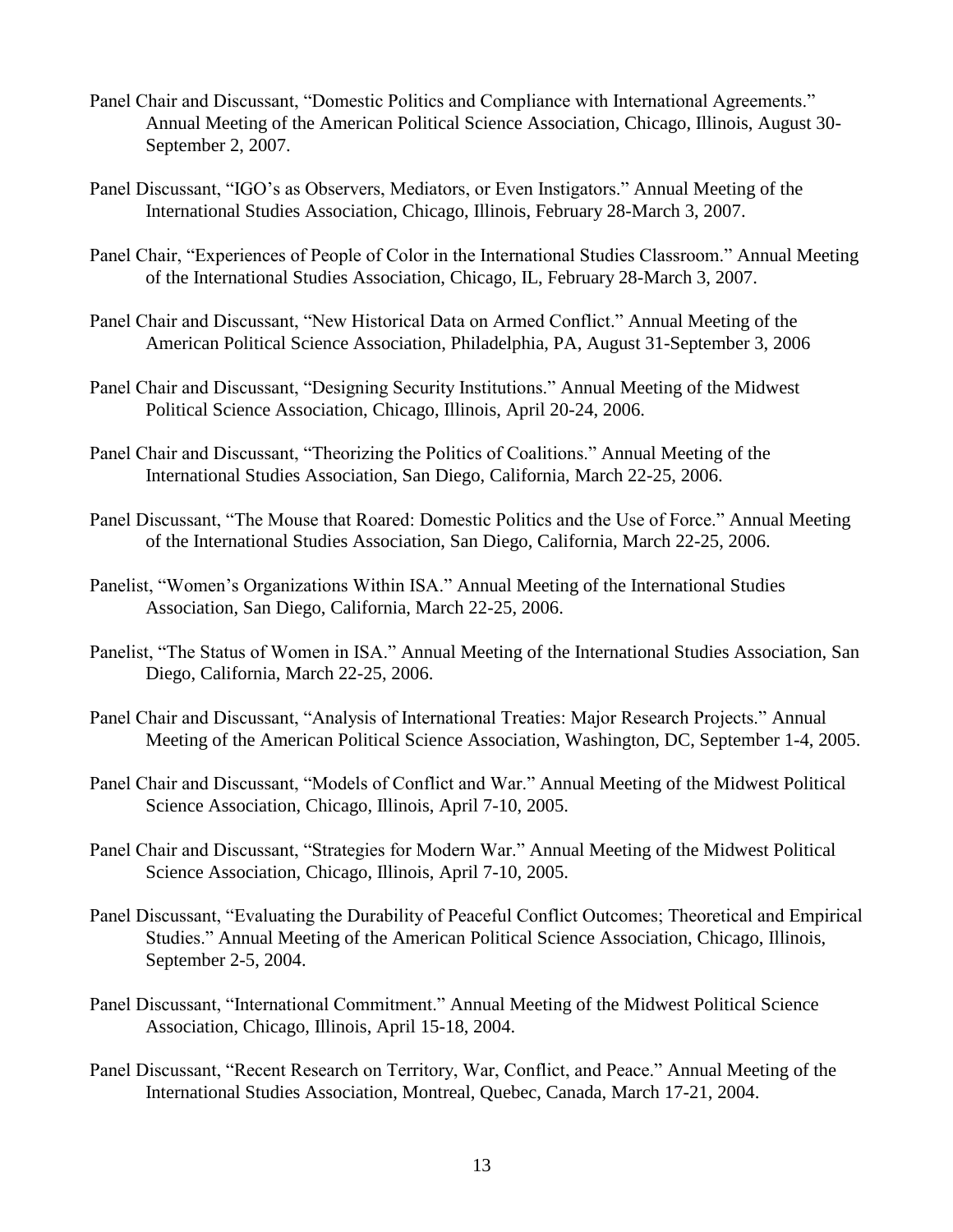- Panel Chair and Discussant, "The Interactions of States, Civil Societies, and International Organizations." Annual Meeting of the Southwestern Social Science Association, San Antonio, Texas, April 16-19, 2003.
- Panel Chair and Discussant, "The New Institutionalism of International Cooperation." Annual Meeting of the Midwest Political Science Association, Chicago, Illinois, April 25-28, 2002.
- Panel Discussant, "The Bargaining Problem: The Onset and Termination of War." Annual Meeting of the International Studies Association, New Orleans, Louisiana, March 24-27, 2002.
- Panel Chair and Discussant, "The Formation, Persistence, and Termination of Enduring Rivalries." Annual Meeting of the Midwest Political Science Association, Chicago, IL, April 19-21, 2001.
- Panel Chair and Discussant, "The Termination and Recurrence of International Conflict." Annual Meeting of the American Political Science Association, Boston, MA, September 3-6, 1998.
- Panel Chair and Discussant, "Two Level Games and the Study of Foreign Policy." Annual Meeting of the Southern Political Science Association, Atlanta, Georgia, November, 1996.

# **INVITED TALKS & SMALL CONFERENCES:**

Scientia Lecture Series, Rice University, December 7, 2021. University Leadership Council, Washington DC, May 7, 2021 (virtual due to COVID-19). Hobby School of Public Affairs, University of Houston, April 23, 2021 (virtual due to COVID-19). University of Colorado, Boulder, March 5, 2021 (virtual due to COVID-19). Princeton International Relations Colloquium, Princeton University, February 10, 2020. Texas A&M University, April 22, 2019. Brown Distinguished Scholar Lecture, Texas Christian University, February 27, 2019. Orfalea Center for Global and International Studies Global Security Speaker Series, University of California, Santa Barbara, February 8, 2018. Agreements, Law, and International Politics Workshop, Rice University, December 2-3, 2016 University of Texas-Dallas, September 23, 2016 Waseda University, Tokyo, March 5, 2016 Kobe University, March 3, 2016 Arizona State University, January 22, 2016 MIRTH Colloquium, University of California-Berkeley, November 17, 2014 International Relations Colloquium, University of Wisconsin-Madison, September 9, 2014 Seminar on International Relations, Northern Illinois University, September 19, 2013 APSA Task Force on Negotiation in International Relations, Harvard University, May 10-12, 2013. Pi Sigma Alpha Induction Lecture, University at Buffalo, April 22, 2013. Department of Political Science, Vanderbilt University, April 19, 2013. Workshop on Conflict, Michigan State University, November 30, 2012 Center for the Study of Democratic Performance, Florida State University, September 28, 2012 The International Politics of Autocracies Workshop, Rice University, May 4-5, 2012. Virginia International Security Colloquium, University of Virginia, February 10, 2012. Browne Center Speaker Series, University of Pennsylvania, February 9, 2012.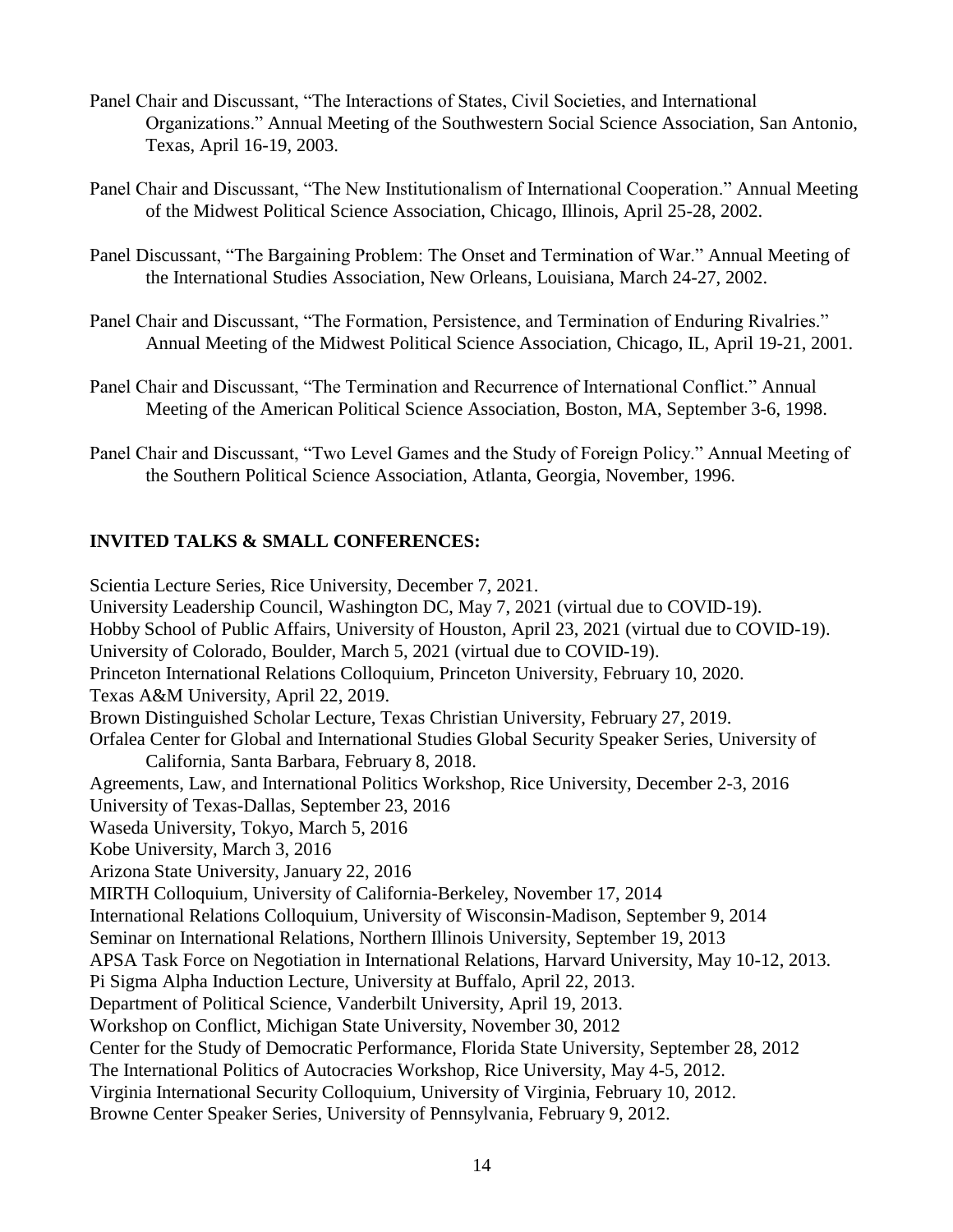International Law and International Relations Seminar, Harvard University, November 19, 2008. Department of Political Science, University of Texas, April 11, 2008. Program on International Politics, Economics, and Security, University of Chicago, February 15, 2007. Shambaugh Conference: Building Synergies: Institutions and Cooperation in World Politics, University of Iowa, October 12-14, 2006.

Workshop in International Relations, University of California-Los Angeles, May 5, 2006 Department of Political Science, Pennsylvania State University, February 17, 2006 Department of Political Science, University of California-Davis, November 18, 2005 Workshop in International Relations, Stanford University, November 15, 2005 Martin Colloquium Speaker Series, University of North Texas, April 2, 2004 International Relations Research Seminar, Princeton University, December 2, 2003 New Directions on Alliance Research Conference, Texas A&M University, April 26, 2003 Emerging Trends in International Relations Lecture Series, Rutgers University, April 8, 2003 Columbia University International Politics Seminars, Columbia University, April 7, 2003 Gilman Conference on New Directions in International Relations, Yale University, February 22, 2003 Department of Political Science, University of Arizona, January 31, 2003. Security in the New Global Economy Speaker Series, Mershon Center, Ohio State University, February 22, 2002.

Program on International Politics, Economics, and Security, University of Chicago, November 15, 2001.

Program on Foreign Policy Decision Making, Texas A&M University, October 4, 2001. New Research in International Relations Speaker Series, Emory University, April 30, 2001.

# **TEACHING EXPERIENCE:**

### **Courses Taught:**

*Undergraduate:*  Introduction to International Relations Domestic Politics and International Relations International Organization International Cooperation Research Seminar First Year Writing Intensive Seminar: Managing and Resolving International Conflicts

### *Graduate:*

Core Seminar in International Relations International Cooperation Domestic Politics and International Relations Research Design Rational Choice and International Relations

### **Thesis Committees:**

*Ph.D. Committees Chaired:*  Yui Nishimura (in progress) Alex Pugh (in progress)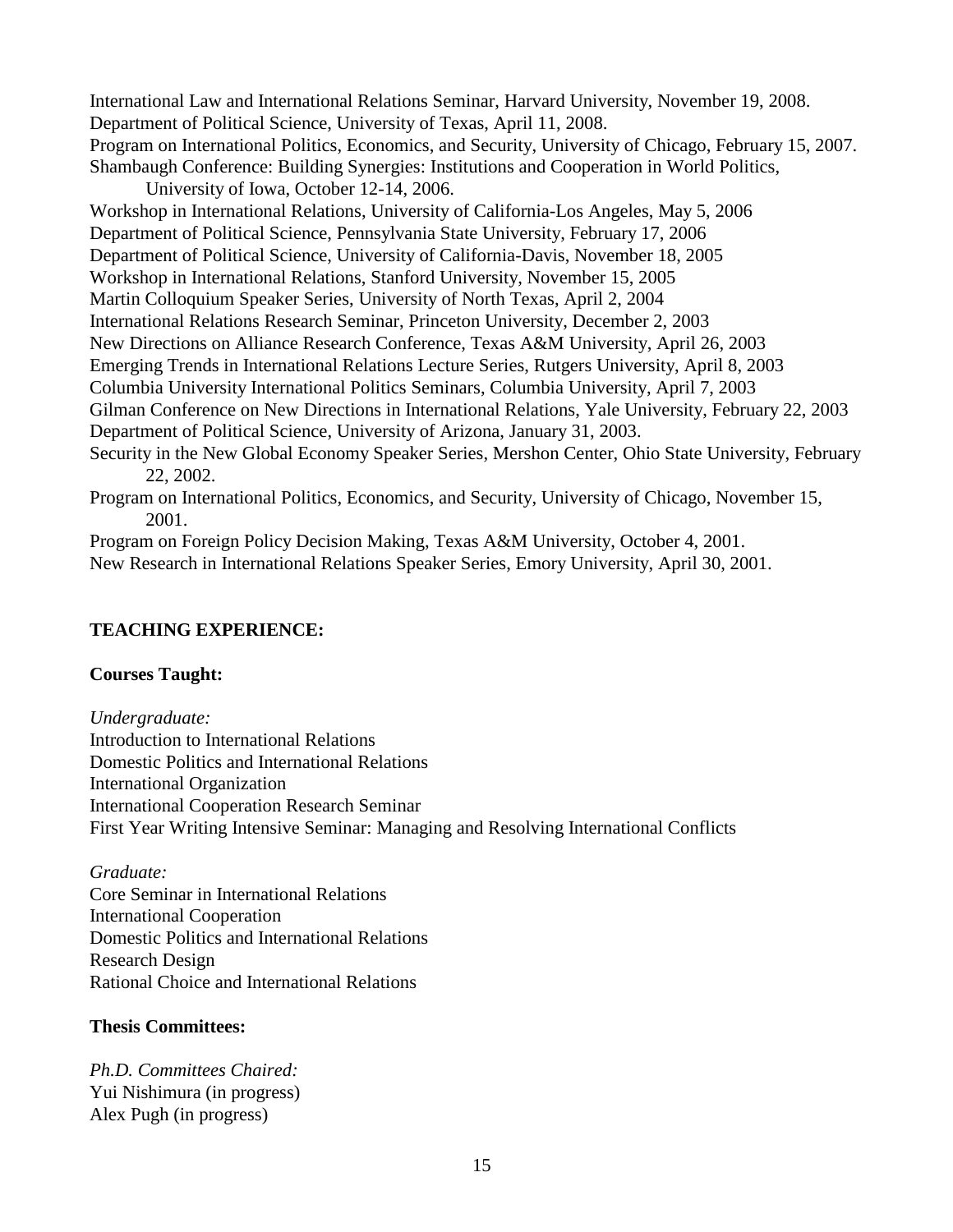Nicholas Coulombe (in progress) Kristin Bryant (in progress) Jared Oestman (in progress) Jessica Edry (Ph.D. 2020; Senior Applied Data Scientist, Civis Analytics) Ahra Wu (Ph.D. 2018; Data Science Research Librarian, Hamilton College) Andrew Wood (Ph.D., 2018; Leadership Specialist, Russell Reynolds) Naoko Matsumura (Ph.D., 2015; Associate Professor, Kobe University) Jaewook Chung (Ph.D., 2014; Assistant Professor, Kyungnam University) Jesse C. Johnson (Ph.D., 2012; Associate Professor, University of Kentucky) Daina Chiba (Ph.D., 2012; Associate Professor, University of Macao) Sezi Anac (Ph.D., 2007; Turkish Foreign Service) Michaela Mattes (Ph.D., 2006; Associate Professor, University of California-Berkeley) Burcu Savun (Ph.D., 2006; Associate Professor, University of Pittsburgh)

*Ph.D. Committees (Member, not Chair):* 

Aiganym Valikhanova (in progress)

Cem Birol (Ph.D., 2019, Lecturer, Yeditepe University)

Jonathan Kurt Simmons (Ph.D., 2019, U.S. Army)

Santiago Sosa (Ph.D., 2018, Assistant Professor, Universidad EAFIT)

Fanglu Sun (Ph.D., 2016; Assistant Professor, Fudan University)

Yoshiharu Kobayashi (Ph.D., 2013; Associate Professor, University of Leeds)

Carla Martinez Machain (Ph.D., 2012; Professor, Kansas State University)

Valentin Krustev (Ph.D., 2007; Ernst and Young)

Rosa Sandoval (Ph.D., 2006; Director of Research and Analysis, Center for International Studies Gilberto Bosques)

Andrew Long (Ph.D., 2004; Associate Professor, Kansas State University)

*Ph.D. Committees (Outside Reader):* 

Vanes Ibric, George Washington University, Ph.D. 2021

*Other Committees:*  Everette Kreider (Chair) (Honors, 2010) Elizabeth Naser (M.A., 2002) Adria Perez (Honors, 2001) Aspasia Papadopoulos (Chair) (Honors, 2000)

### **PROFESSIONAL SERVICE:**

### **Editorial Activity:**

*Co-Editor-in-Chief: International Organization*, July 2022-July 2027.

*Associate Editor: American Journal of Political Science*, January 2010-December 2013. *International Studies Quarterly*, September 2005- December 2008.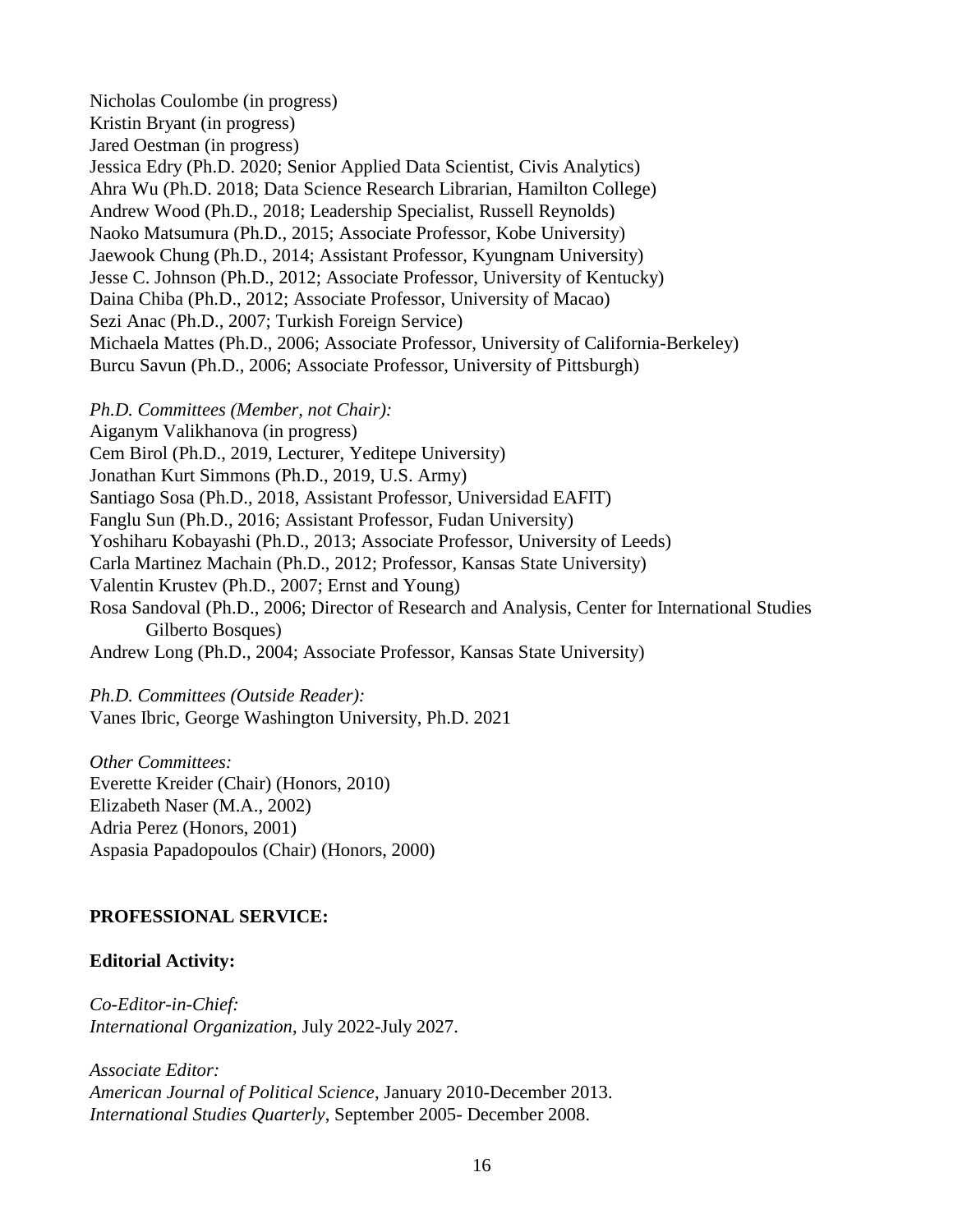*Editorial Board Member:* 

*American Political Science Review,* June 2020-June 2022 *International Interactions,* January 2011-June 2022 *International Security,* June 2021-June 2022 *International Studies Quarterly*, October 2008-June 2022 *International Studies Review,* January 2015-June 2022 *PS: Political Science and Politics*, August 2019-August 2022 *American Journal of Political Science,* June 2019-May 2021 *International Organization,* January 2015-December 2020 *Journal of Global Security Studies,* January 2015-December 2019 *Foreign Policy Analysis*, January 2010-December 2018 *Journal of Politics,* January 2009-December 2018 *Political Research Quarterly*, July 2016-June 2018

*Peer Reviewer (most recent year in parentheses): American Journal of Political Science (2021) American Political Science Review (2021) Asian Security (2013) British Journal of Political Science (2021) Canadian Journal of Political Science (2014) Conflict Management and Peace Science (2019) Cooperation and Conflict (2015) European Journal of Political Economy (2015) Foreign Policy Analysis (2021) International Interactions (2020) International Organization (2021) International Politics (2021) International Security (2021) International Studies Perspectives (2021) International Studies Quarterly (2021) International Studies Review (2021) International Theory (2020) Journal of Conflict Resolution (2021) Journal of East Asian Studies (2013) Journal of Global Security Studies (2021) Journal of Peace Research (2021) Journal of Politics (2021) Law and Society (2009) Lexington Books (2005) National Science Foundation (2021) Oxford University Press (2018) Perspectives on Politics (2009) Political Psychology (2011) Political Research Quarterly (2016) Political Studies (2014) PS: Political Science and Politics (2020)*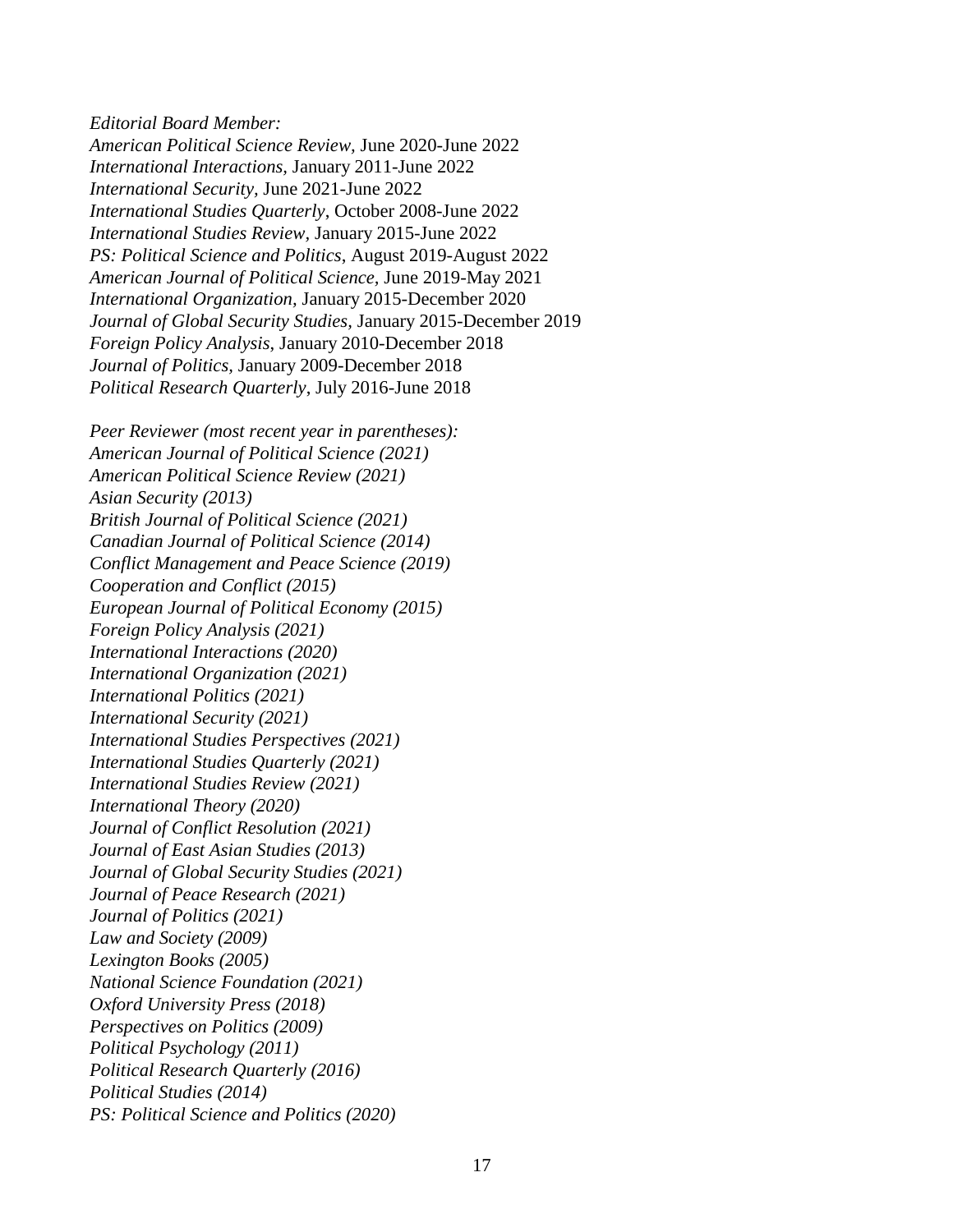*Quarterly Journal of Political Science (2014) Review of International Organizations (2020) Review of International Political Economy (2012) Review of International Studies (2014) Routledge (2003) Security Studies (2018) Social Science and Humanities Research Council of Canada (2009) Stanford University Press (2014) World Politics (2021) W.W. Norton and Co. (2011)* 

### **Program Reviews:**

Tulane University Department of Political Science, 2020 George Washington University Department of Political Science, 2019 Case Western Reserve University Department of Political Science, 2018 Hamilton College Department of Government, 2015

#### **Elected and Appointed Committee Positions:**

*American Political Science Association:* 

Peer to Peer Pedagogical Partnership (P4) Pilot Planning Committee, 2018-2019. APSA Council, 2015-2018. APSA Council Publications Committee, 2016-2018 (Chair 2016-2017). APSA Executive Committee, 2016-2017. Chair, Committee to Rename the Helen Dwight Reid Award, 2015-2016. Ad Hoc Committee on Governance Reform, 2013-2016. President, Conflict Processes Section, 2012-2014. Member, Task Force on Negotiation, 2013. Annual Meeting Program Committee, International Collaboration, 2007. Conflict Processes Section Book Award Committee, 2006. Conflict Processes Section Council, 2000-2004. Conflict Processes Section Lifetime Achievement Award Committee, 2003. Helen Dwight Reid Award Selection Committee, 2003.

*Correlates of War Project:*  Advisory Board, 2012-2017.

*International Studies Association:* 

Chair, Ad Hoc Committee on Constitutional Revision, 2019-2021 Past President, 2018-2019 President, 2017-2018 President-Elect, 2016-2017 Publications Committee, 2014-2016 Deutsch Award Committee, 2012-2015. Chair, Long Range Planning Committee, 2010-2012. Vice President, 2010-2011.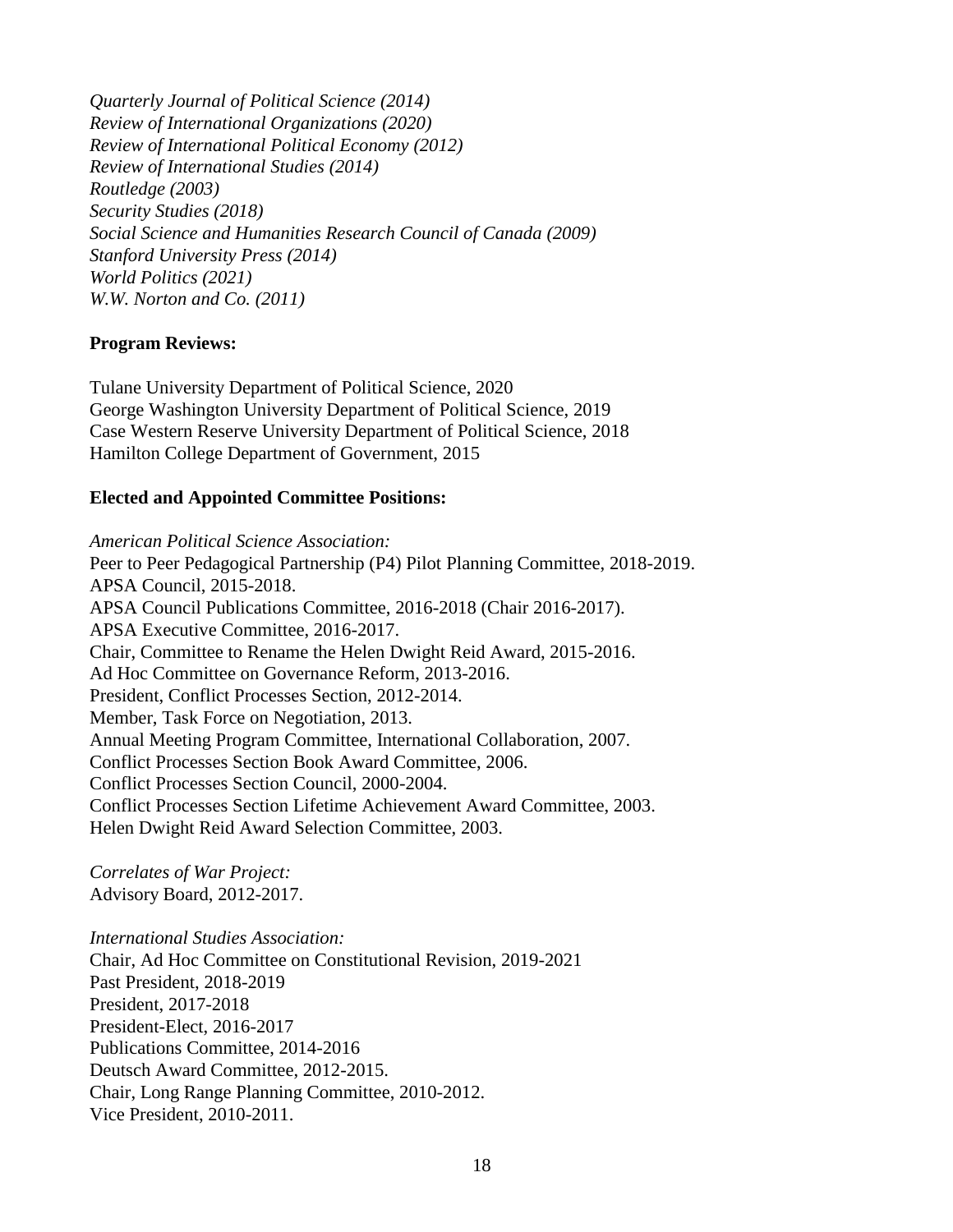Vice President-Elect, 2009-2010. Executive Committee, Member-at-Large, 2008-2009. Chair, Scientific Study of International Processes Section, 2007-2009. Chair, Diversity Committee, 2005-2008. Scientific Study of International Processes Section Council, 2005-2007. Diversity Committee, 2003-2005.

*Journal of Peace Research*: Article of the Year Jury, 2009-2011.

*Midwest Political Science Association:*  Westview Award Committee, 2007 Section Chair, International Organization and Cooperation, 2006 Annual Meeting Program Committee.

*National Science Foundation:*  Advisory Panel, Political Science Doctoral Dissertation Research Improvement Grants, 2014-2016 Advisory Panel, Social and Behavioral Dimensions of National Security, Conflict, and Cooperation (joint NSF/DoD competition), 2008 Advisory Panel, Political Science Program, 2006-2008

*Peace Science Society:*  President, 2018-2019 Councilor, 2008-2012 Isard Award Committee, 2010 Chair, Bremer Award Committee, 2008 Board of Directors, World Research Fund, 2004 - 2007. Local Host, Annual Meeting, 2004. Nominations Committee, 2000.

*Southern Political Science Association:* 

Pi Sigma Alpha Award Committee (Best paper delivered at annual meeting), 2011 Committee to Select the Best Paper Published in *Journal of Politics*, 2008

*Southwestern Political Science Association:*  Section Chair, International Relations, 2003 Annual Meeting Program Committee.

*Women in Conflict Studies (WICS):*  Founding Member, 2001 Listserv Manager and Website Coordinator, 2003 – present. Organizer, Virtual Professional Development Workshops, Fall 2020 – present.

# **RICE UNIVERSITY SERVICE:**

School of Social Sciences Strategic Planning Committee, co-Chair, Fall 2021-Spring 2022 Graduate Council, Fall 2021-Spring 2022 Promotion and Tenure Committee, Fall 2018-Spring 2021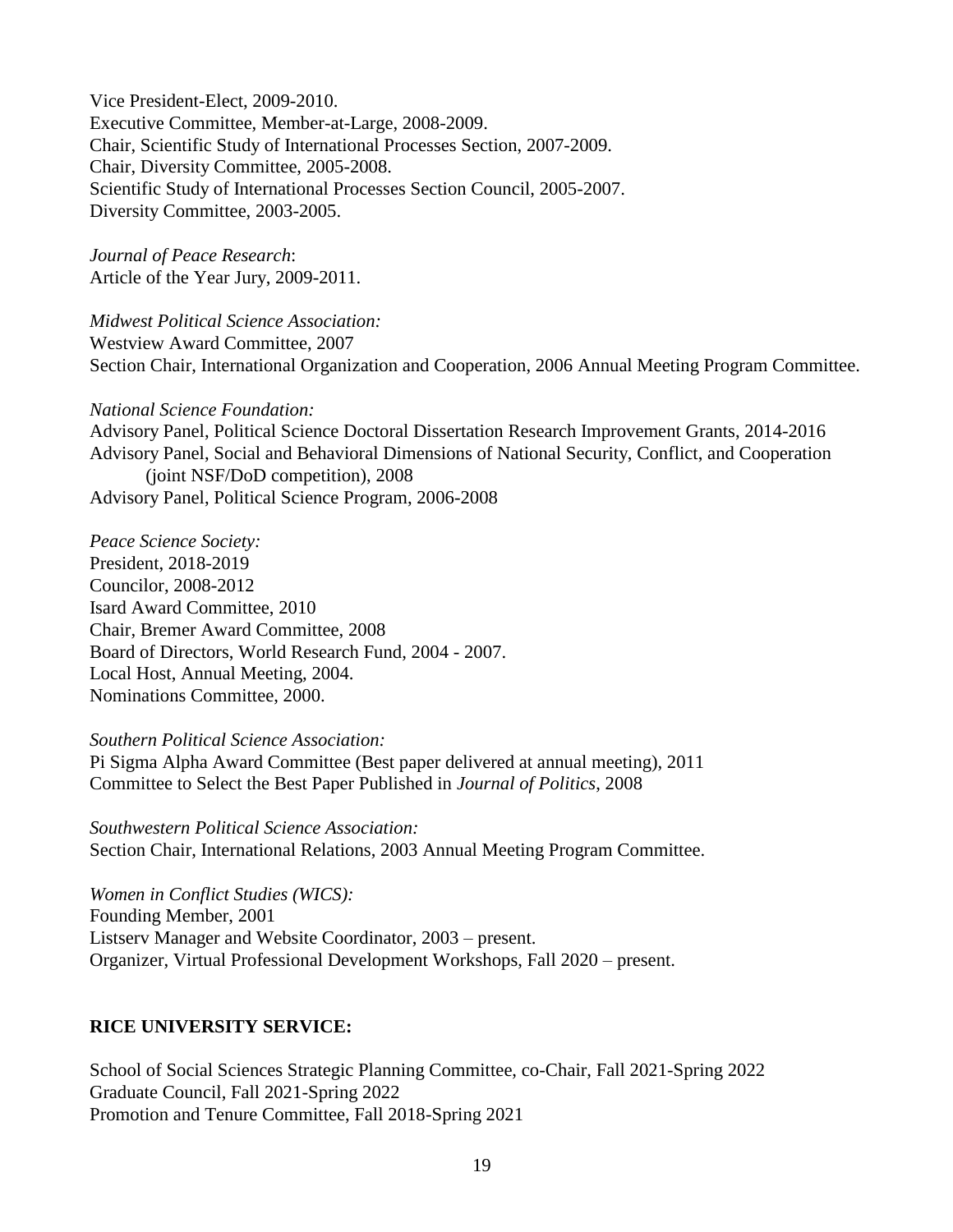Benefits Committee, Fall 2020-Spring 2021 Faculty Service and Leadership Awards Committee, 2019 Dean of Undergraduates Search Committee, Fall 2017-Spring 2018 Dean of Social Sciences Search Committee, Fall 2015-Spring 2016 Rice Leaders, 2015-2016 QEP Steering Committee, Spring 2015 Faculty Advisory Board, Program on Writing and Communication, Fall 2011-Spring 2015 Fellowships and Awards Committee, 2010-2015 Associate Professor Mentoring Program, 2014-2015 Triad Junior Faculty Mentor Program, 2012-2014 Search Committee for Director of Program in Writing and Communication, 2012-2013 Dean of Natural Sciences Review Committee, 2012-2013 Faculty Advisory Committee on Communication, Spring 2011 Dean of Social Sciences Review Committee, Spring 2010 Mellon Mentor, 2008 - 2010 Dean of Graduate Studies Search Committee, Spring 2007 School of Social Sciences Faculty Advisory Committee, Fall 2006-Spring 2009 Century Scholar Mentor, Fall 2003 – Spring 2009 Faculty Associate, Baker College, Rice University, 2001-2009

*Department of Political Science:*  Department Chair, 2015-2023. Grad Admissions Chair, 2014-present. Chair, IR Search Committee, 2019-2020. Chair, Political Violence Search Committee, 2018-2019. Director of Graduate Studies, 2014-2015. Chair, Political Violence Search Committee, 2013-2015. Graduate Studies Committee, Fall 2001 - Spring 2005, Fall 2006 – Spring 2009, Fall 2010-Spring 2011, Fall 2012-Spring 2014. Member, Diversity Committee, 2011-2014. Chair, Diversity Committee, Spring 2010 – Spring 2011. Associate Chair, Spring 2007 – Spring 2009. Chair, IR Search Committee, 2008-2009. Chair, IR Search Committee, 2007-2008. Web Page Coordinator, Fall 2001 – Spring 2009. Chair, By-Laws Committee, Fall 2004 - Spring 2005. Coordinator, Opportunities for Undergraduates in Faculty Research, Spring 2002 - Spring 2005. Coordinator, Junior Faculty Workshop, Spring 2002-Spring 2003. International Relations Search Committee, 2001-2002.

### **FLORIDA STATE UNIVERSITY SERVICE:**

*Department of Political Science:*  Graduate Studies Committee, Fall 2000-Spring 2001. Executive Committee, Fall 1999-Spring 2000. Coordinator, FSU International Relations Workshop, Fall 1997-Spring 2001.